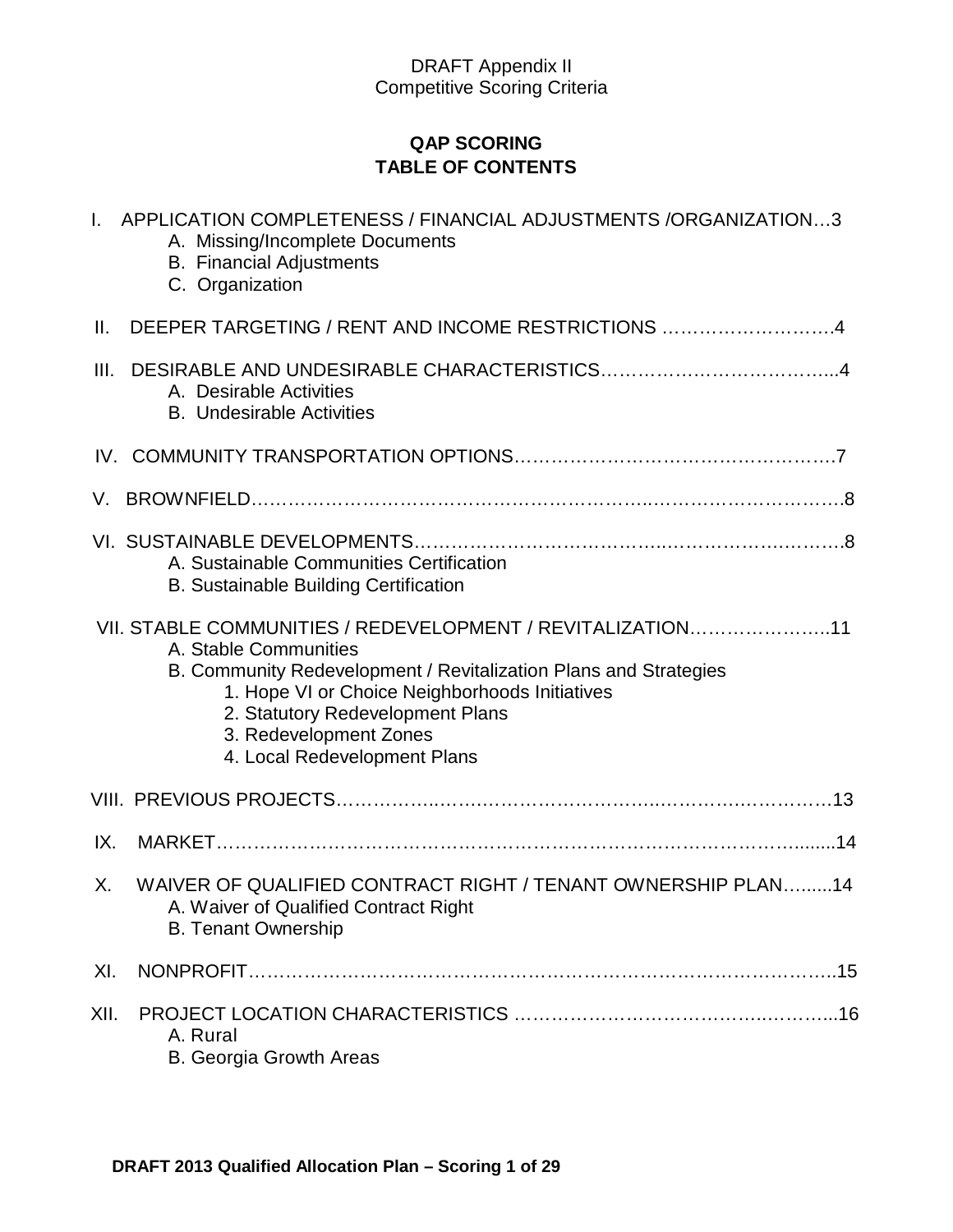| XIII.                                                                                                                                                                                                             |     |
|-------------------------------------------------------------------------------------------------------------------------------------------------------------------------------------------------------------------|-----|
| A. Grants/Loans<br>B. Local Government / Nonprofit Contribution<br>C. Off Site Improvement, Amenity and Facility Investment                                                                                       |     |
|                                                                                                                                                                                                                   |     |
| A. Integrated Supportive Housing<br><b>B.</b> Historic Preservation                                                                                                                                               |     |
| XVII.<br>A. Overview of Scoring<br>1. Funding Programs<br>2. Required Documentation<br>3. Relevant Time Period<br>4. Calculation of Point Deductions<br>5. Calculation of Point Additions<br><b>B.</b> Exceptions | .21 |
| A. Core Priority<br>B. Add-On Priority                                                                                                                                                                            |     |
|                                                                                                                                                                                                                   |     |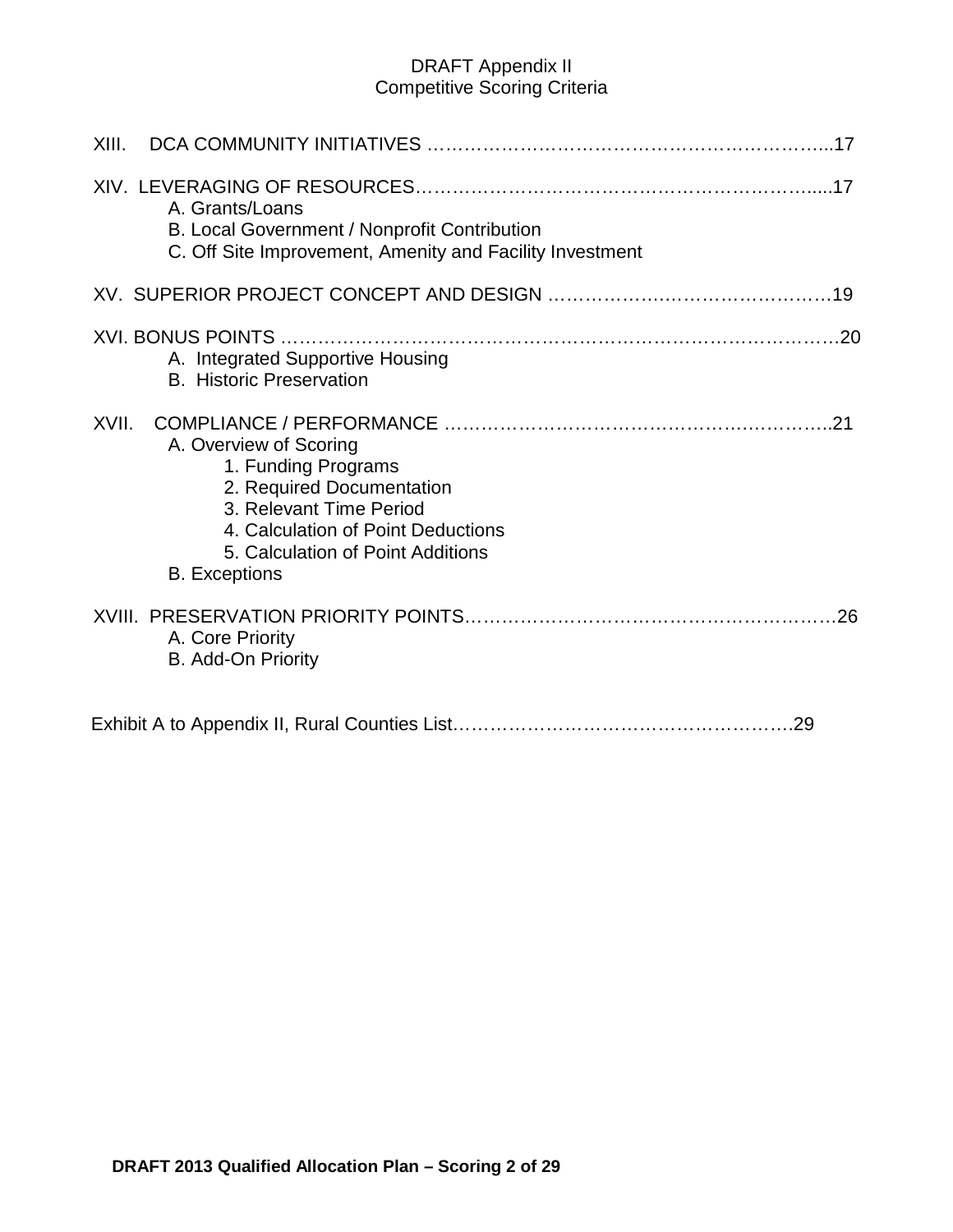#### **INTRODUCTION**

**Documents**: Minimum document requirements are listed after each point category. However, Applicants are required to submit all documents at Application Submission which are necessary for DCA to determine that the Application meets the criteria for points regardless of whether they are listed in the minimum document requirements. No additional documentation or explanations can be provided after Application Submission.

**Applicants must use each comment section in the scoring workbook to fully explain the basis for points claimed in each category**.

### **I. APPLICATION COMPLETENESS / FINANCIAL ADJUSTMENTS / ORGANIZATION 10 Points**

Each Application will be awarded an initial score of ten (10) points in this category. Point deductions to that score will be made for Application errors that do not result in a Threshold Failure. There is no cap on the total number of points that may be deducted. Therefore, an application may receive a negative point value in this section.

#### **A.** *Missing/Incomplete Documents/Organization*

One (1) point will be deducted for each of the following:

- 1. Each missing or incomplete document
- 2. Inconsistencies between the Application hard copy and the Application electronic file,
- 3. Submitted documents that are not accurate, legible or are incomplete.
- 4. Applications that are not organized as set out in the Tab checklist and the Application **instructions**

#### **B.** *Financial and Other Adjustments*

DCA may correct minor errors in the Application or make minor adjustments (financial or otherwise) to the Application during review. The first adjustment will not result in a point deduction. Any additional adjustments will result in a one (1) point deduction. An additional point will be deducted for each adjustment after the first four.

Points will be deducted for financial adjustments and revisions as follows:

- **1.** *Financial Adjustments made during Threshold Feasibility review*. Examples of financial adjustments include, but are not limited to:
	- a. Incorrectly calculating developer fee

.

- b. Additions to line item development cost
- c. Application errors that result in a change in the allowable tax credits, and/or
- d. Failure to include DCA required reserves

#### **2.** *Documents that are submitted with the Application but must be modified to reflect the structure of the project as submitted in the Applications.*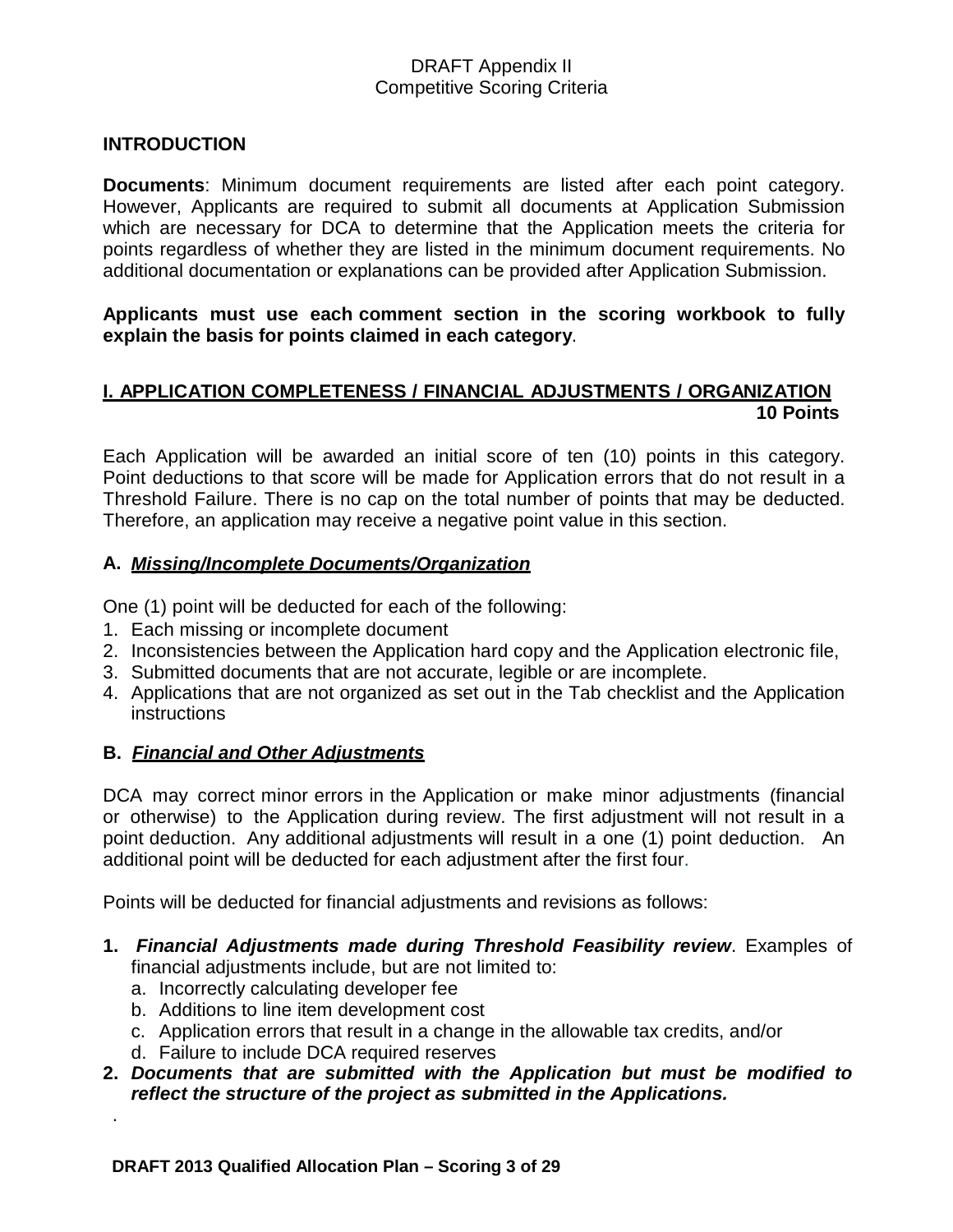#### DRAFT Appendix II Competitive Scoring Criteria **II. DEEPER TARGETING / RENT AND INCOME RESTRICTIONS 4 Points**

# **A.** *Deeper Targeting through Rent Restrictions* **3 Points**

Applications that agree to set gross rents and income limits for at least 15% of the total residential units at or below 30% of 50% AMI shall be awarded three points in this category. In order to qualify for these points, tenants must meet the required income restrictions for the property and the tenant portion of the rent must not exceed the 50% rent restriction.

Owners will be required to execute restrictive covenants stipulating the number of very low rent-restricted units to be rented to very-low income households for the term of the Compliance Period or the Period of Affordability (if applicable), whichever is longer.

Percentage of deeper targeted units will be calculated based on the total residential units (common space employee units will not be included in the total residential units)**.**

**OR**

### **B.** *Deeper Targeting through new PBRA contracts* **4 Points**

Applications for new construction that have an award of government-awarded project based rental assistance for at least 30% of total residential units for a minimum of ten (10) years shall be awarded four points in this category. Projects selected to participate in the HUD Rental Assistance Demonstration program may be eligible for these points if above criteria are met.

Percentage of deeper targeted units will be calculated based on the total residential units (common space employee units will not be included in the total residential units)**.**

#### **III. DESIRABLE AND UNDESIRABLE CHARACTERISTICS Maximum 12 Points**

#### **A***. Desirable Activities*

Points will be awarded for each desirable activity/characteristic category that is near a proposed site\*. Applicants will be limited to receiving a maximum of 12 points. However, there is no limit on the number of desirable categories Applicants may submit for DCA's review.

\*For *Multifamily* Scattered Site Projects, the Applicant must measure the distances from the approximate center of the ½ mile radius in which the non-contiguous parcels are located. For *Single Family* Scattered Site Projects, the Applicant must measure distances from the approximate center of the neighborhood boundary identified in the Application.

In order to be eligible for desirable points, the following criteria must be met:

**DRAFT 2013 Qualified Allocation Plan – Scoring 4 of 29** 1. Only activities and/or characteristics which are located within a 2.0 mile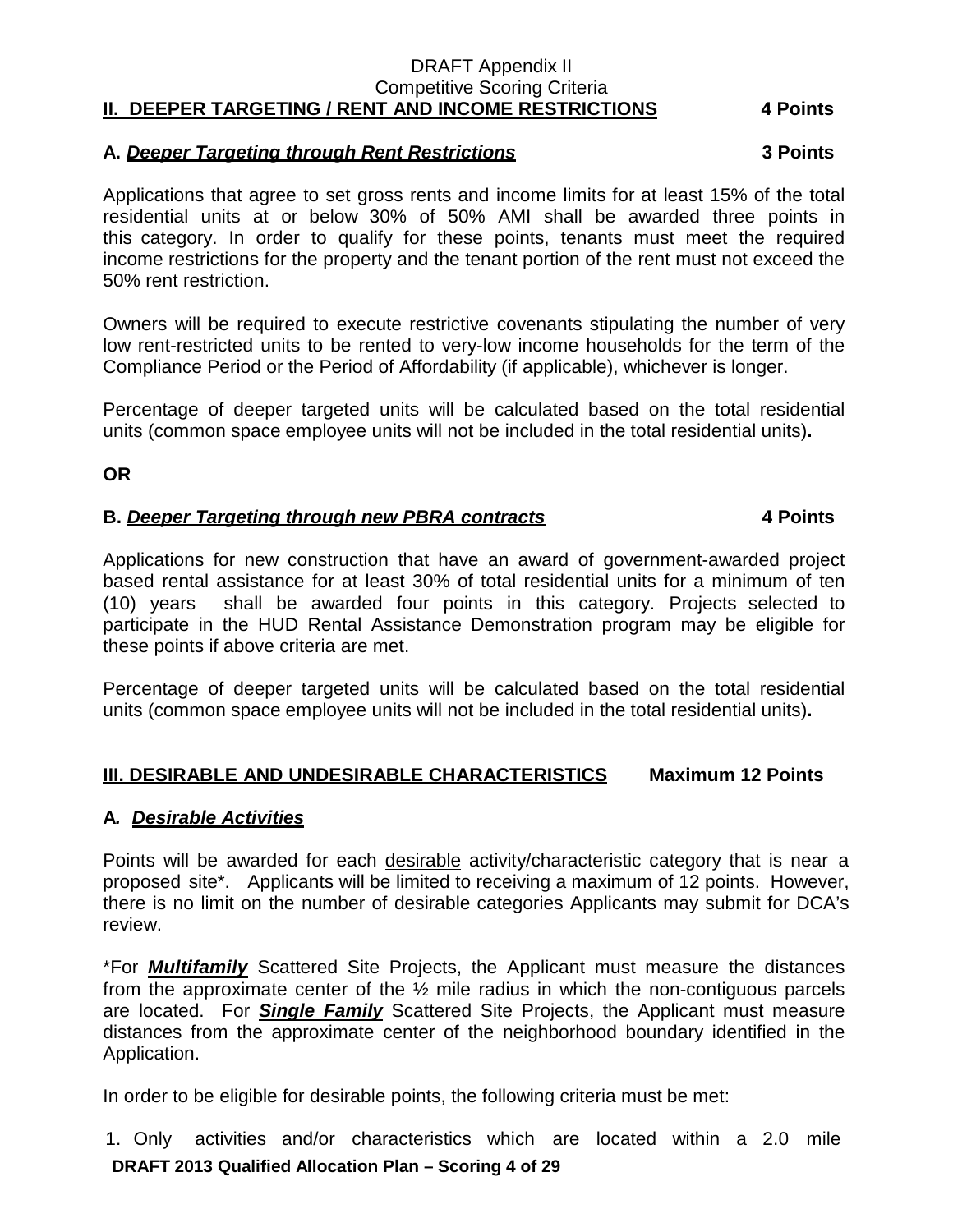### Competitive Scoring Criteria

walking/driving distance from the proposed site will be considered.

- 2. Each desirable category may only be counted once.
- 3. Each building/entity will be assigned to only one desirable category.
- 4. Desirable activities/characteristics are eligible for points according to the following scale:

| • National big box general merchandise store (e.g., Wal-Mart, Target)                  | 2 pts |
|----------------------------------------------------------------------------------------|-------|
| Hospital (not outpatient centers or emergency care facilities)                         | 2 pts |
| Traditional town square which includes an operational anchor institution (e.g.         |       |
| county courthouse, city hall) and which serves as a hub for both commercial            |       |
| activity and community events                                                          | 2 pts |
| • Grocery stores (convenience stores not eligible)                                     | 2 pts |
| Elementary, middle, or high school                                                     | 1 pt  |
| <b>Public Park</b>                                                                     | 1 pt  |
| • Public library                                                                       | 1 pt  |
| • Fire Station or Police Station                                                       | 1 pt  |
| Retail/ Clothing/ Department store                                                     | 1 pt  |
| <b>Restaurants</b>                                                                     | 1 pt  |
| • Federally insured banking institutions (ATMs are not eligible for points in this     |       |
| category)                                                                              | 1 pt  |
| • Post Office                                                                          | 1 pt  |
| • Medical facility (i.e. clinic, physician/dental office)                              | 1 pt  |
| Pharmacy                                                                               | 1 pt  |
| Church                                                                                 | 1 pt  |
| • Day care services (must be licensed)                                                 | 1 pt  |
| • Community or Recreational Center (i.e. YMCA, Boys & Girls Club, Senior               |       |
| Community or Multipurpose Facility)                                                    | 1 pt  |
| Desirable characteristics that are under construction may be eligible for points if th |       |

5. Desirable characteristics that are under construction may be eligible for points if the construction site is clearly active and the new structures are above ground at the time of Application Submission.

# **B.** *Undesirable/Inefficient Site Activities/Characteristics*

In determining whether an undesirable activity/characteristic is near a proposed site\*, the Application must consider any undesirable activity/characteristic that is located within the radius of one quarter (1/4) mile of the proposed site. One (1) point will be deducted from the maximum 12 Desirable points per activity/characteristic.

\*For *all* Scattered Site Projects, the Applicant must evaluate the ¼ mile radius from each non-contiguous parcel separately.

*1. Undesirable/Inefficient Site Activities/Characteristics* may include but are not limited to the following:

a) Developments that propose any new construction activities that place impervious surface including paving, sidewalks, or buildings within 100 feet of any , wetlands, perennial stream, or intermittent stream (in other words, State Waters that require a buffer according to GA EPD). Exception: stream crossings that that are covered

## **DRAFT 2013 Qualified Allocation Plan – Scoring 5 of 29**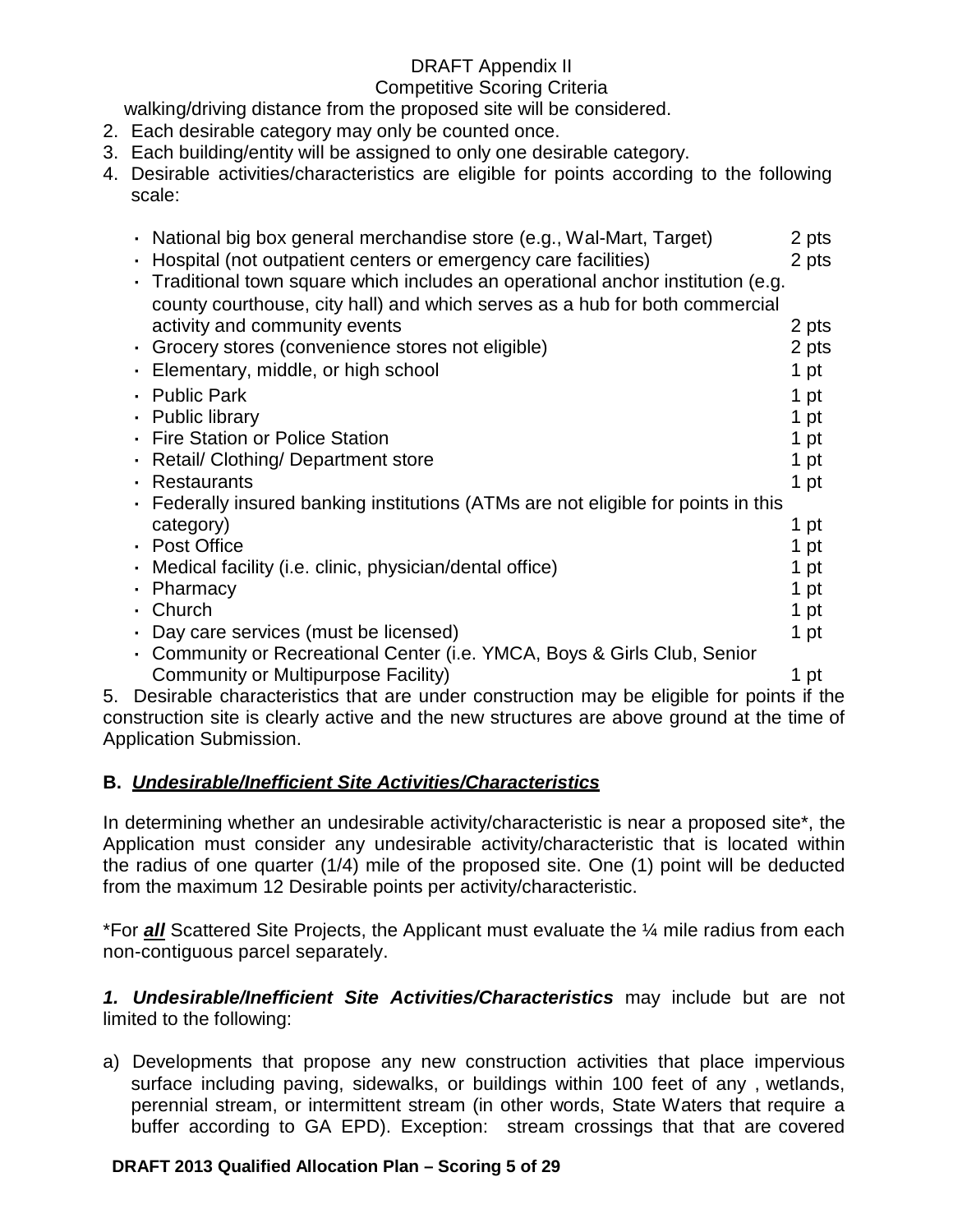#### Competitive Scoring Criteria

under the USACE's Nationwide Permit.

- b) Inappropriate surrounding property uses (examples include junkyards, dumps, landfills, materials storage areas, commercial livestock operations, uses that generate odor, uses that generate excessive glare from lighting).
- c) Potential or existing environmental hazards such as chemical or heavy manufacturing activities, industrial development, facilities listed in Federal or State hazardous inventory databases, gas stations with a history of leaking underground storage tanks, auto repair stations and drycleaners with a history of contaminant releases.
- d) Noise that is 72 decibels or more prior to mitigation and barrier adjustments as calculated in the Phase I Environmental Assessment.
- e) Abandoned houses or buildings, unoccupied, unsecured buildings that depress an area's physical appearance, diminish living conditions and/or safety of the neighborhood and decrease the marketability of the proposed sites (abandoned will be determined by the following factors: broken windows, doors, unsecured, lack of maintenance, and/or evidence of loitering; unsecured means open or broken windows and doors).
- f) Deteriorated housing or buildings where extensive defects are evident from the exterior of the building and depress an area's physical appearance, diminish living conditions and/or safety of the neighborhood and decrease the marketability of the proposed site.
- g) Topographic, hydrogeologic, or other site characteristics that require extensive mitigation and translate to a less efficient use of resources (examples include extensive noise mitigation costs, steep grade changes that require extensive grading and/or retaining walls, extensive floodplain or wetland areas that render the existing soils unsuitable for required bearing capacity, inefficient use of land/excessive site acreage in relation to the number of units constructed).

DCA will review the undesirable activity or establishment's proximity to the property and the impact to the resident population in deducting the point. This list is not all inclusive.

## *2. Exceptions to Undesirable Deductions***:**

If the Applicant has knowledge at the time of Application that the conditions that make the property undesirable are temporary and that change or mitigation is imminent (i.e. demolition, rehabilitation, etc.), then sufficient evidence of the change must be submitted in the Application.

DCA will consider mitigation to be performed by a third party that will remove the undesirable condition imminent if it scheduled to occur prior to September 1, 2013. Applicants will need to supplement their application by providing evidence to DCA that the condition has been mitigated by September 1, 2013 (Applicants will not be notified that this documentation should be submitted prior to the deadline).

If the mitigation will be completed by the Applicant as opposed to a third party, the condition must be mitigated by the placed in service date for the project. Applicants must provide clear documentation that they have the site control and resources to complete the mitigation.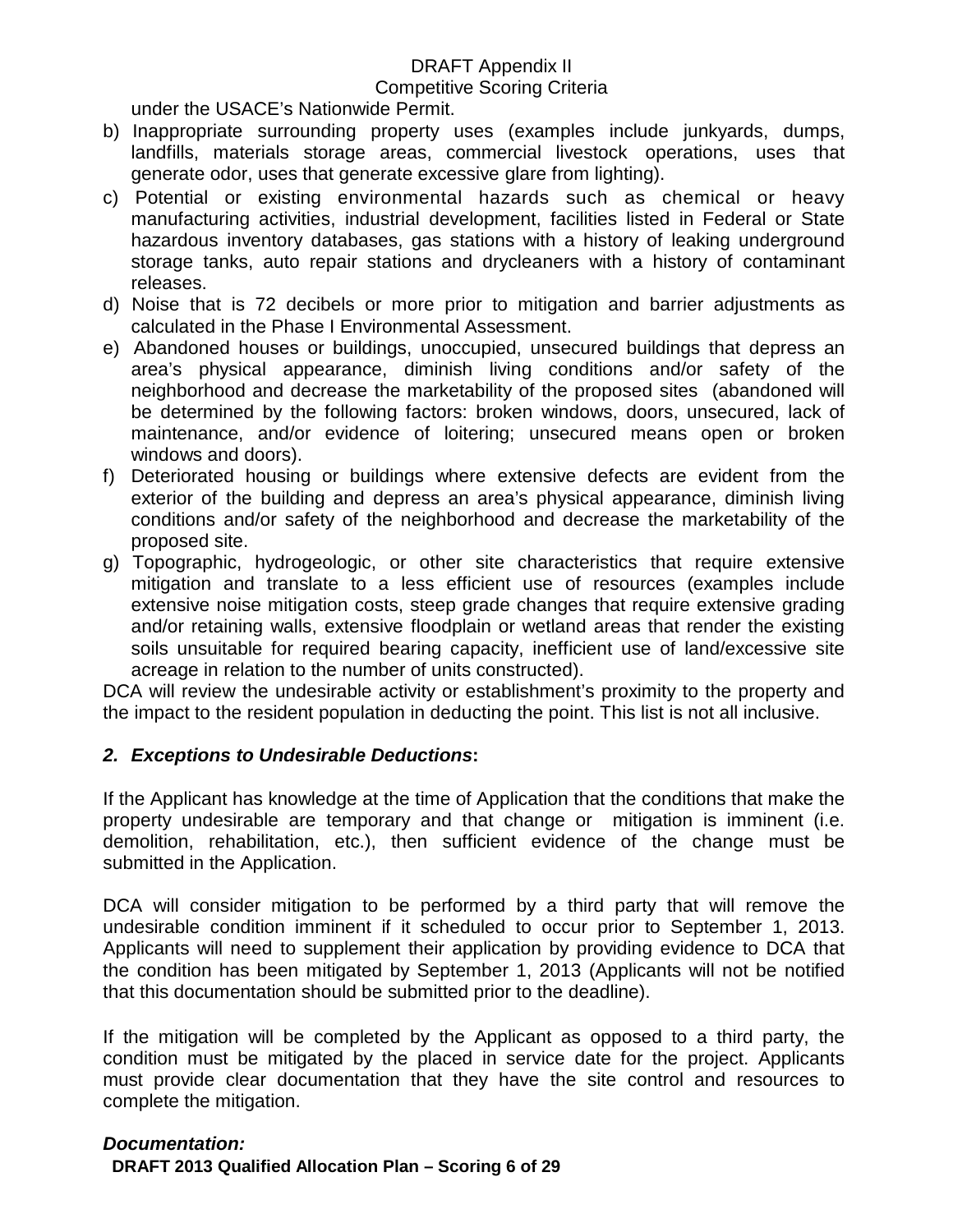- a) Desirable/Undesirable Form
- b) A site map indicating the specific locations of each desirable and undesirable activity/characteristic. The map must contain a key stating the type of activities/characteristics identified and their addresses and must include the following:
	- **·** Location of site including an indication of major access roads,
	- **·** Indication of distances in 1/4 mile increments,
	- **·** Indication of any major industrial or commercial development, and
	- **·** All desirable and undesirable activities/characteristics.
- c) Photographs of the desirable and undesirable activities and characteristics. All photographs are to be either color originals or color copies. Black and white photographs are not acceptable.
- d) Documentation from the owner of the site on which the undesirable condition exists or from a third party government source documenting how such change will occur and the time frame.
- e) Documentation that evidences the desirable activity/characteristic that will be located in sites under construction.

## **IV. COMMUNITY TRANSPORTATION OPTIONS 3 Points**

- **A.** *Three (3)* points will be awarded to applications that propose a site adjacent to an established public transportation stop along paved roads, sidewalks, established pedestrian walkways or bike trails. The stop must rest along a transit line that follows a fixed route in the local area and daily schedule. DCA will define adjacent for this purpose as within 300 feet of the site's main entrance.
- *OR*
- **B.** *Two (2)* points will be awarded to applications that propose a site within standard walking distance (1/4 mile or less) to an established public transportation stop along paved roads, sidewalks, established pedestrian walkways or bike trails. The stop must rest along a transit line that follows a fixed route in the local area and daily schedule.

#### *OR*

**C.** *One (1)* point will be awarded to applications that propose a site in close proximity (1/2 mile or less) to an established public transportation stop along paved roads, sidewalks, established pedestrian walkways or bike trails. The stop must rest along a transit line that follows a fixed route in the local area and daily schedule.

#### *Documentation***:**

- a) Map showing the location of the transit stop in relation to the proposed development site.
- b) Documentation from transit authority showing relevant bus route and schedule.

For Multifamily Scattered Site Projects, each non-contiguous parcel must meet the above criteria.

For Single Family Scattered Site Projects, no less than 50% of the proposed homes must satisfy the criteria for the point tier claimed.

# **V. BROWNFIELD 2 Points**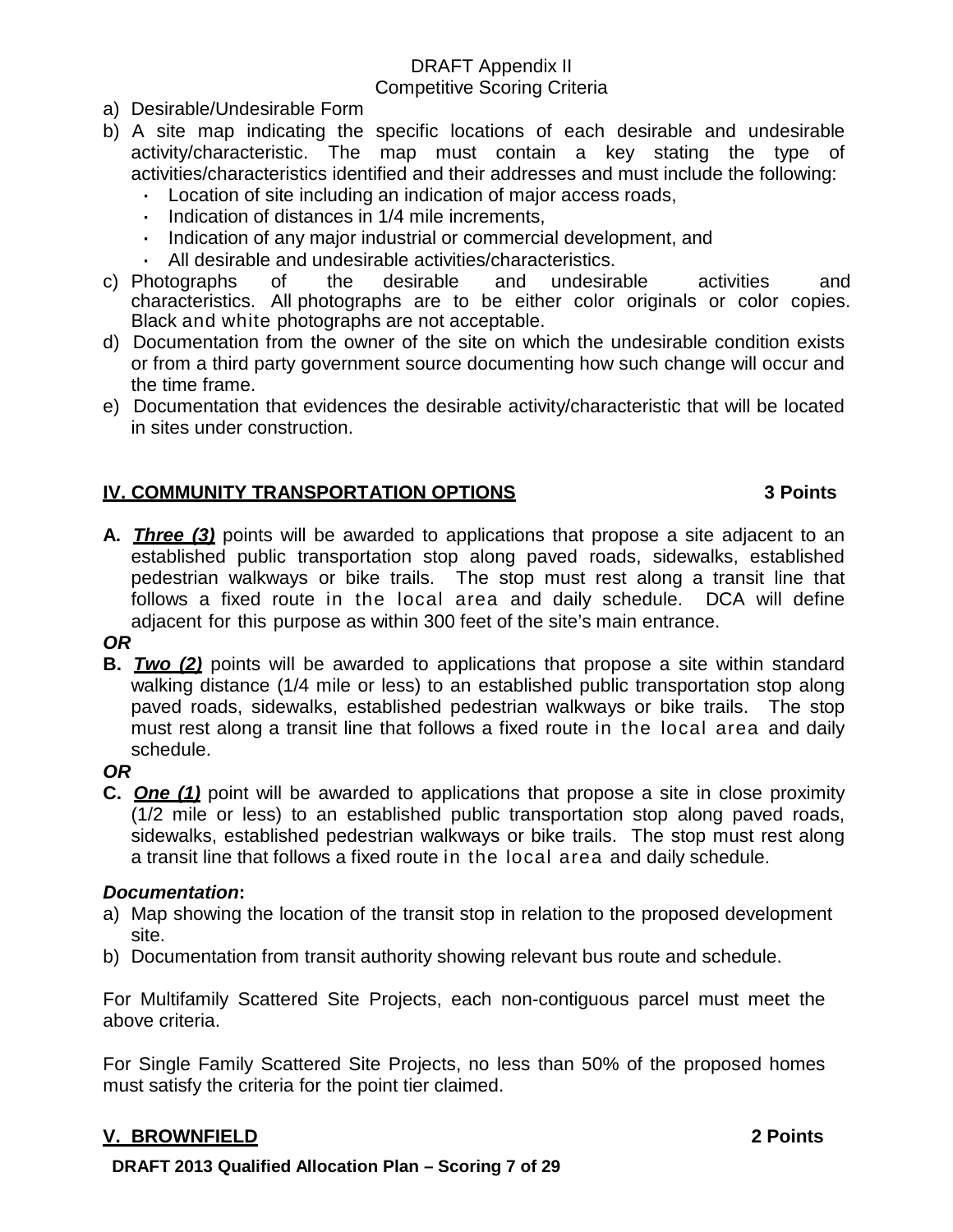Two (2) points will be awarded if the proposed development is the redevelopment of a Brownfield site. The definition of a Brownfield site is one where the EPA, Georgia EPD or other environmental regulatory agency has defined the site as a Brownfield site and has determined the applicable guidelines for the cleanup required for residential uses.

#### *Documentation***:**

- a) Evidence of designation as a Brownfield site.
- b) An opinion letter from an attorney, a PE, or a PG that the property appears to meet the requirements for issuance of an EPD No Further Action or Limitation of Liability letter. The opinion letter must also outline the steps and timeline for obtaining the EPD letter.
- c) Proposed scope of work for cleanup of a site (where applicable). d) Detailed budget for clean up (where applicable).
- e) Timeline for clean up must also be submitted (where applicable).

(DCA will require a copy of the Letter of No Further Action prior to issuance of 8609s.)

### **VI. SUSTAINABLE DEVELOPMENTS 3 Points**

#### Certification of the project's compliance with a sustainable program that is utilized to claim points must be submitted at either the LIHTC final certification or HOME Loan final construction draw, whichever comes last. Failure to demonstrate a good faith effort to complete the certification may result in a finding of non-compliance and limited participation in further rounds. DCA will review proposed scoring sheets to determine that the Applicant has made a good faith effort to obtain the certification.

#### **A***. Sustainable Communities Certification* **3 Points**

Three (3) points will be awarded to projects that seek certification in:

- *1. EarthCraft Communities program* through the Southface Energy Institute and the Greater Atlanta Home Builder's Association, *with the following stipulations*:
- a) Site Analysis Packet as defined in Earth Craft Communities Guidebook is submitted and reviewed by both DCA and Earth Craft Communities administrators at Preapplication.
- b) Projects may **not** seek points for certification under the "conservation" development form.
- c) Projects may **not** seek points for certification in the following categories unless it is clearly demonstrated in the application that the cost of the technology justifies the commitment of resources:
	- **·** District heating/cooling
	- **·** Renewable electric generation
	- **·** Alternative thermal production

#### *Documentation***:**

a) Copy of an executed EarthCraft Communities Memorandum of Participation for the

**DRAFT 2013 Qualified Allocation Plan – Scoring 8 of 29**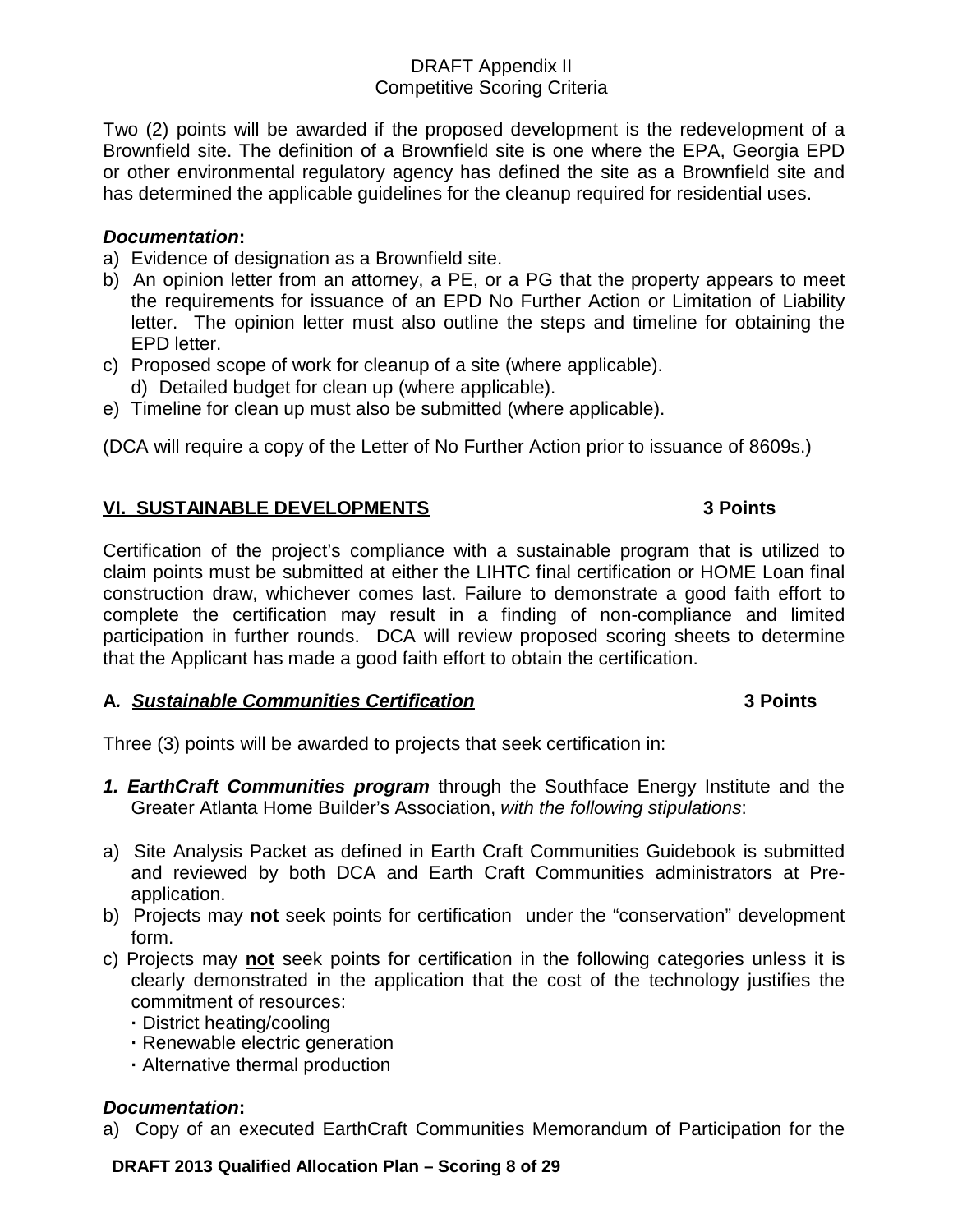#### Competitive Scoring Criteria

development where the project is located.

- b) If Memorandum of Participation is not signed by the Applicant, then the Applicant must provide a narrative as to how the Memorandum is applicable to the project.
- c) Draft scoring worksheet for the development that includes the minimum score under the program to qualify for the designation and includes the comments from the EarthCraft design review.
- d) Site Analysis Packet (Pre-application).

# *OR*

- **2.** *Leadership in Energy and Environmental Design for Neighborhood Development* (LEED-ND), with the following stipulations:
- a) Feasibility study prepared by a LEED APND that evaluates the feasibility of the proposed project meeting LEED ND criteria is submitted and reviewed by DCA at Pre-Application.
- b) Project may **not** seek points for certification in the following categories unless it is clearly demonstrated in the application that the cost of the technology justifies the commitment of resources:
	- **·** On site Renewable Energy Sources
	- **·** District Heating and Cooling

# *Documentation***:**

- a) Draft scoring worksheet for the development that includes the minimum score under the program to qualify for the designation and master site plan for the development.
- b) Documentation of the project's registration in the LEED database.
- c) Feasibility study prepared by a LEED AP ND that evaluates the feasibility of the proposed project meeting LEED ND criteria (Pre-application).

DCA reserves the right to deny points for the following:

- a) Projects that seek EarthCraft Communities or LEED ND designations through the projection of points in categories that require an excessive amount of DCA resources.
- b) Projects that materially change the project concept between Pre-application and application submission.
- c) Failure to accurately complete the draft scoring worksheet.

Developments certified under these programs successfully protect and enhance the overall health, natural environment, and quality of life of communities. The program rating systems integrate the principles of smart growth, new urbanism, and green building into a standard for neighborhood design. The programs provide independent, third-party verification that a development's location and design meet accepted high standards for an environmentally responsible, sustainable development.

# **OR**

# **B***. Sustainable Building Certification* **2 Points**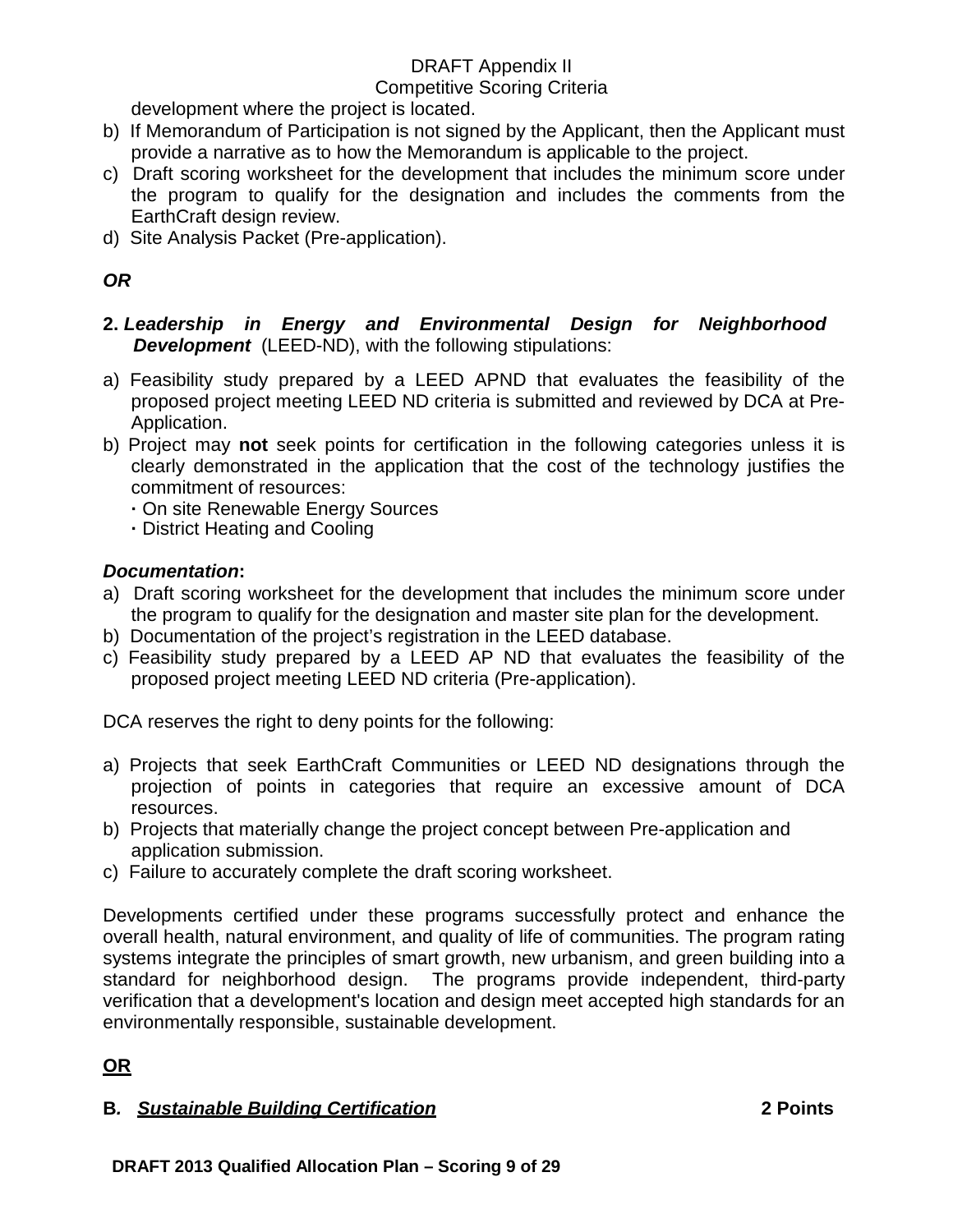#### Competitive Scoring Criteria

Two (2) points will be awarded to projects that commit to obtaining a sustainable building certification from one of the following entities:

- 1. Southface Energy Institute's and Greater Atlanta Home Builder's Association's EarthCraft House multifamily (or single family or renovation) certification program.
- 2. Enterprise Foundation's Green Communities certification program (following Enterprise Green Communities protocol under the guidance of an Enterprise Qualified TA provider).
- 3. US Green Building Council's LEED for Homes certification program which includes single family detached and multi-family low and mid-rise structures.
- 4. National Association of Home Builders Research Center's National Green Building Standard certification program, meeting Gold level or higher for single and multifamily buildings, new and renovation
- 5. ENERGYSTAR Version 3 certification for new single and low rise multifamily buildings

Due to the various revision cycles for each of these programs, the project must comply with the version in effect at the time of the drawings are prepared for permit review. Regardless of program requirements, all projects must meet threshold requirements for Building Sustainability and engage in tenant and building manager education in compliance with the point requirements of the respective programs.

### *Documentation***:**

- a) Draft scoring sheet for the development that includes the minimum score under the program to qualify for the designation.
- b) Certificate of Participation in DCA's Green Building for Affordable Housing Training Course completed by a direct employee of the project owner dated 2012 or 2013. DCA may request an explanation of the participant's relationship to the owner.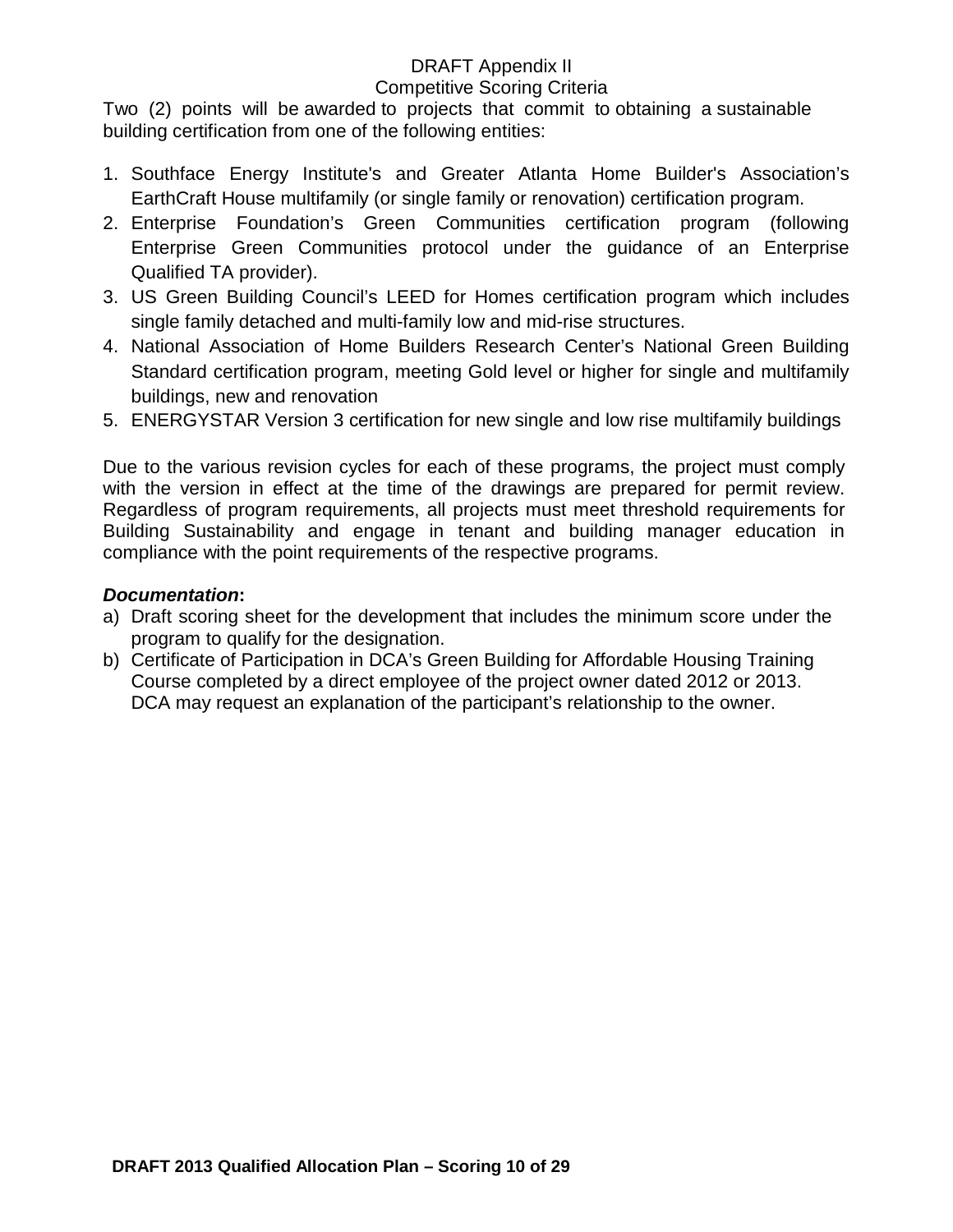### **VII. STABLE COMMUNITIES /REDEVELOPMENT/REVITALIZATION**

DCA promotes developments located in strong and stable communities that have a need for affordable housing and in areas which demonstrate the capacity for community redevelopment, economic growth and revitalization. Applicants may choose points in either Category A or Category B.

### **A.** *Stable Communities* **4 Points**

- *1. Four (4)* points will be awarded to projects that are located in a census tract that meets the following demographics according to the most recent FFIEC Census Report [\(http://www.ffiec.gov/census/\)](http://www.ffiec.gov/census/).
	- a) Less than **5**% below Poverty level (see Income)
	- b) Designated Middle or Upper Income level (see Demographics)

## *OR*

- *2. Three (3)* points will be awarded to projects that are located in a census tract that meets the following demographics according to the most recent FFIEC Census Report [\(http://www.ffiec.gov/census/\)](http://www.ffiec.gov/census/).
	- a) Less than **10**% below Poverty level (see Income)
	- b) Designated Middle or Upper Income level (see Demographics)

## *OR*

- *3. Two (2)* points will be awarded to projects that are located in a census tract that meets the following demographics according to the most recent FFIEC Census Report [\(http://www.ffiec.gov/census/\)](http://www.ffiec.gov/census/).
	- a) Less than **15**% below Poverty level (see Income)
	- b) Designated Middle or Upper Income level (see Demographics)

# *OR*

- *4. One (1)* point will be awarded to projects that are located in a census tract that meets the following demographics according to the most recent FFIEC Census Report [\(http://www.ffiec.gov/census/\)](http://www.ffiec.gov/census/).
	- a) Less than **20**% below Poverty level (see Income)
	- b) Designated Middle or Upper Income level (see Demographics)

#### *Documentation***:**

Each page of FFIEC census demonstrating project meets requirements.

## **B.** *Community Redevelopment /Revitalization Plans and Strategies*

#### *1. Statutory Redevelopment Plans* **2 Points**

Two (2) points will be awarded to a project that is located within an area that has a Redevelopment Plan that has been adopted and formulated by the local Government under O.C.G.A. §36-44 et. seq. or O.C.G.A. §36-61 et. seq. or O.C.G.A. sec.8-4-1 et seq. and that clearly targets the specific neighborhood in which the project is located. In order to receive these points, the documentation must conclusively prove that the Plan is current, ongoing and directly affects the site of the proposed project.

**DRAFT 2013 Qualified Allocation Plan – Scoring 11 of 29**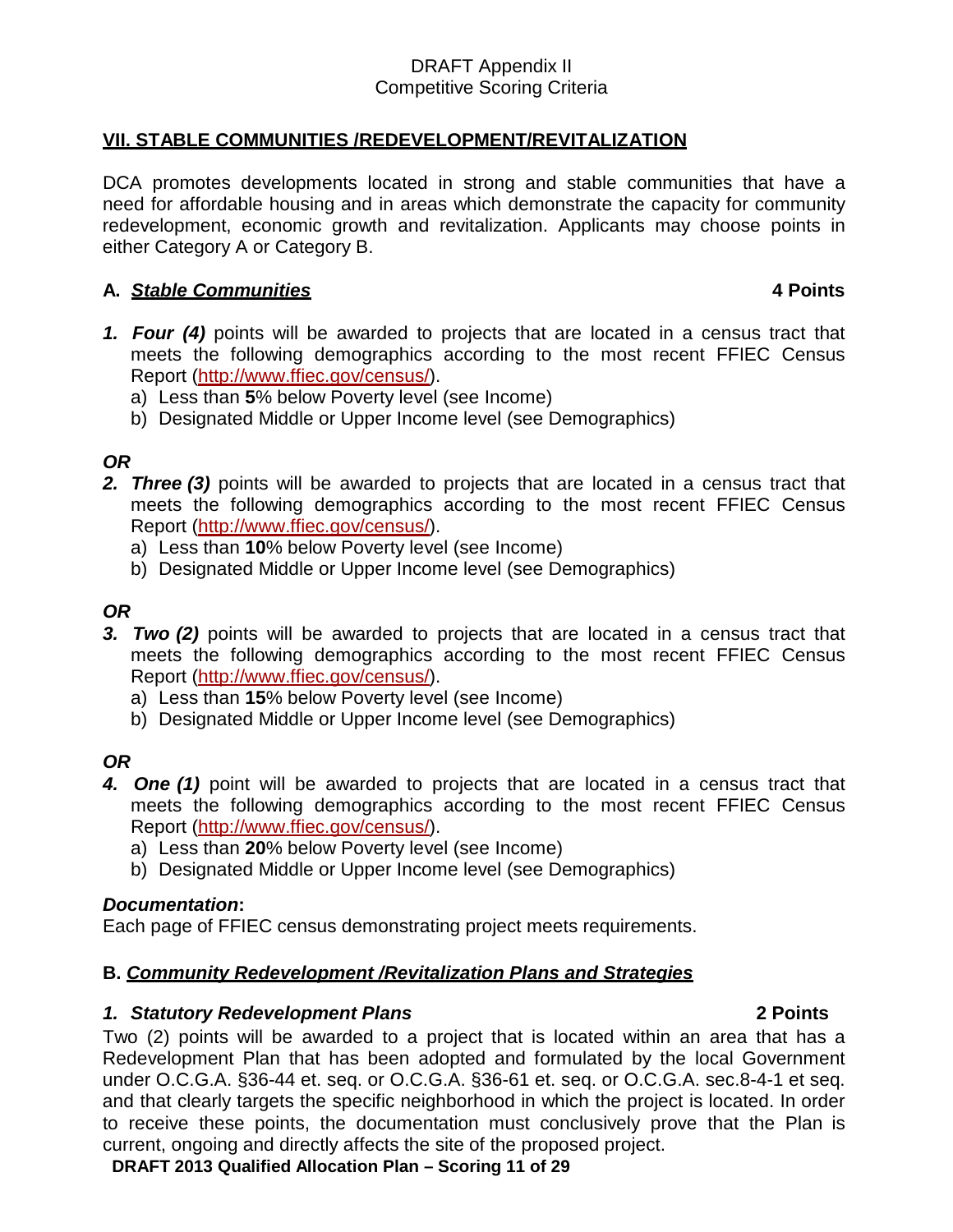### *Documentation***:**

- a) Copy of the Plan
- b) Website address where information regarding the plan can be located
- c) Copy of Resolution(s) adopting the Plan according to requirements of statute
- d) Documentation of Public Hearing and Publication as required by statute
- e) Documentation that Plan is current, ongoing and directly affects the site

# *OR*

### **2.** *Redevelopment Zones* **1 Point**

One (1) point will be awarded if the proposed development site is located in a QCT and the development of which contributes to a concerted community revitalization plan or is located in a State Enterprise Zone.

## *Documentation***:**

- a) Copy of the Plan or website address where information regarding the plan can be located
- b) Copy of Resolution adopting the state enterprise zone
- c) Documentation evidencing that the proposed site is located in a QCT

## *OR*

### **3***. Local Redevelopment Plans* **1 Point**

One (1) point will be awarded if there is an adopted redevelopment plan/community revitalization plan adopted and formulated by the Local Government that clearly targets the specific neighborhood in which the project is located. The Plan must have been adopted on or before January 1, 2013. (For the purposes of this category, in Rural counties, a neighborhood may be as large as one county.) In order to receive these points, the documentation must conclusively prove that the Plan is current, ongoing and directly affects the site of the proposed project.

The Community Redevelopment/Revitalization Plan must include the following:

- a) A discussion of potential sources of funding for the plan;
- b) A clearly delineated target area that includes the proposed project site;
- c) Detailed policy goals (one of which must be the rehabilitation or production of affordable rental housing);
- d) Implementation measures along with specific time frames for the achievement of such policies and housing activities. The timeframes and implementation measures must be current and ongoing;
- e) The proposed development project must support at least one of the goals of the redevelopment or revitalization plan; and
- f) An assessment of the existing physical structures and infrastructure of the community.

The following plans are not eligible for points:

**DRAFT 2013 Qualified Allocation Plan – Scoring 12 of 29** a) Plans formulated by the Owner of the project and submitted to a local government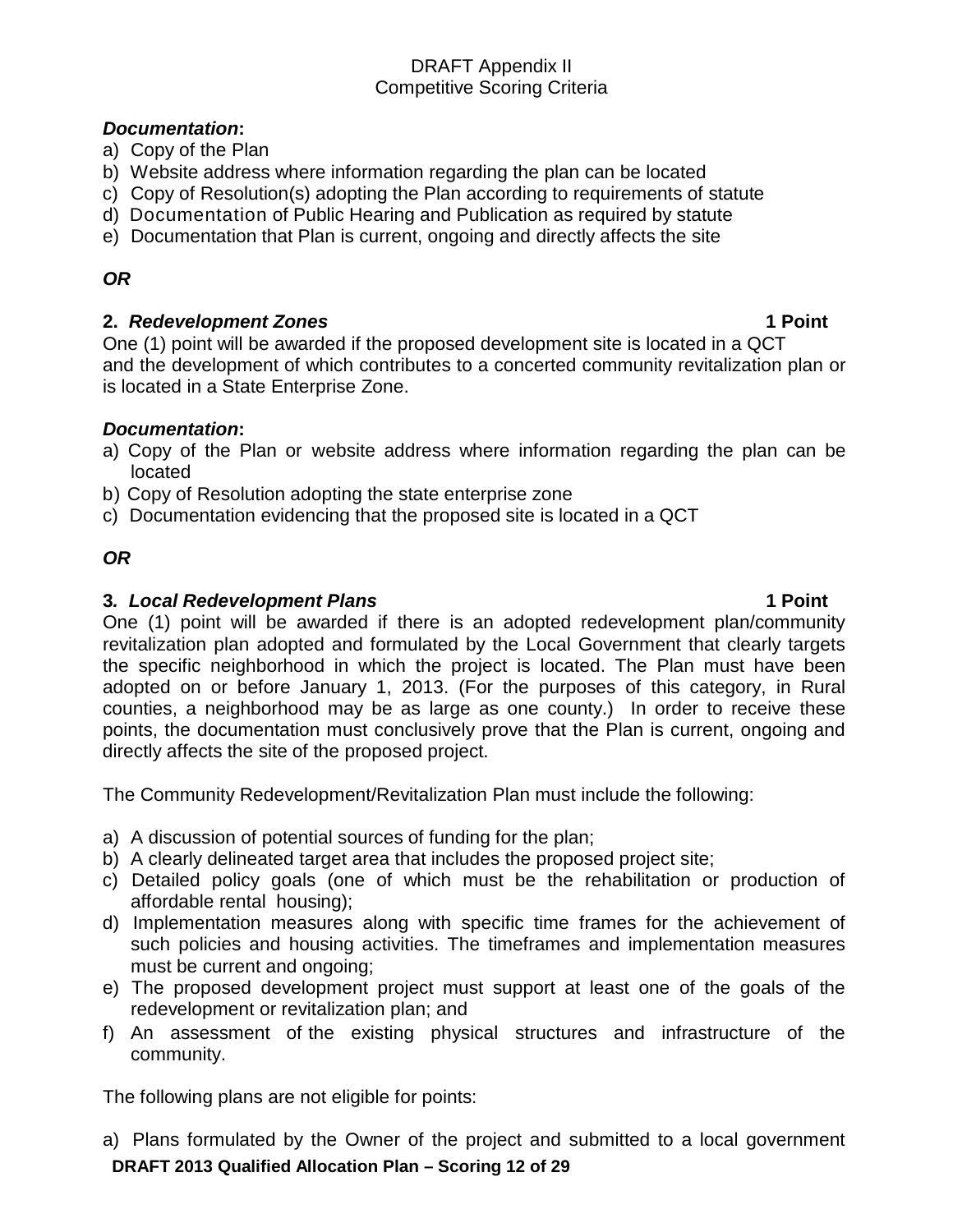for approval;

- b) Short-term work plans;
- c) Comprehensive plans, consolidated plans, municipal zoning plans or land use plans;
- d) Plans that are outdated and do not reflect the current neighborhood conditions (Plans that are more than four years old will be presumed outdated unless documentation regarding the continued viability of the plan is submitted with the Application).

## *Documentation***:**

- a) The DCA Neighborhood Redevelopment Certification Form
- b) Documentation of the process the government used for developing and adopting the plan
- c) Details regarding community input and public hearings held prior to the adoption of the plan must be included in the Application
- d) A copy of the entire plan must be included in the Application
- e) Evidence of adoption
- f) Map of area targeted by plan identifying location of project

## **VIII. PREVIOUS PROJECTS 3 Points**

*A. Three (3)* points will be awarded if the proposed development site is within the boundaries of a Local Government in which a 9% Credit, 4% Credit and/or HOME project has not been awarded within the last five (5) DCA funding cycles.

# *OR*

**B. Two** (2) points will be awarded if the proposed development site is within the boundaries of a Local Government in which a 9% Credit, 4% Credit and/or HOME project has not been awarded within the last four (4) DCA funding cycles.

If the proposed project is part of a Phased Development in which one or more phases received an allocation of 9% tax credits within the past 3 funding rounds and at least one phase has commenced construction per that allocation, then the previous phase(s) will not be counted as a previous project. **"**Phased Development**"** means one Tax Credit project that will be developed in several phases with different allocations of Credits under common planning documents. The common planning document(s) may include parks and green space. Each phase of the property should have common ownership entities.

Documentation of the Master plan, site control and total project concept must be submitted in the application. Projects that DCA determines are adjacent (as opposed to being Phased Developments) are not eligible for points. DCA will look to the underlying project concept to determine whether the community was originally designed as one development with different phases. Only one phase of a project can receive points during a funding round. In determining whether a project is a Phased Development, DCA will require that site control over all planned phases be in place when the initial phase is closed.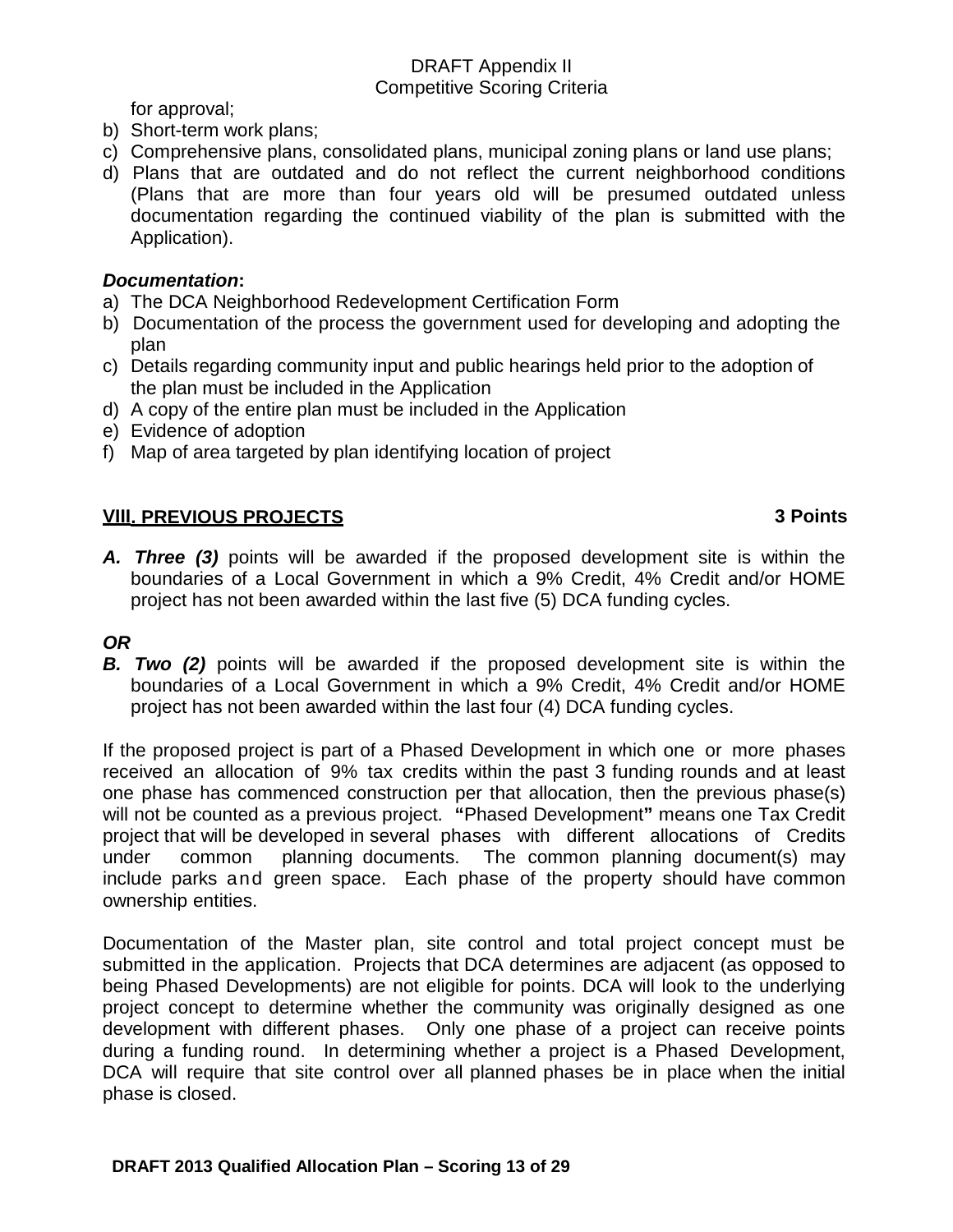### **IX. MARKET 2 Points**

Each Application will be awarded an initial score of two (2) points in this category. One (1) point will be deducted to that score for each of the following conditions.

- **A.** Occupancy rates at more than one comparable DCA properties within the market area have experienced a significant decline (more than 5% over a two year period) indicating a deteriorating market.
- **B.** There are more than two DCA funded projects in the primary market area which have occupancy rates of less than 90 percent and which compete for the same tenant base as the proposed project.
- **C.** There has been a significant change in economic conditions in the proposed market which could detrimentally affect the long term viability of the proposed project and the proposed tenant population. An example would be the loss of a major employer that would affect the proposed tenant population.
- **D.** Foreclosure rates in the proposed market area detrimentally affect the ability of the proposed project to lease up due to their condition or if they are potentially competition for tenants.
- **E.** DCA determines that the proposed rents are not more than 10% less than market rate rents of comparable properties.
- **F.** The proposed market area appears to be overestimated, indicating that the demand for the project is weaker than projected.

### **X. WAIVER OF QUALIFIED CONTRACT RIGHT / TENANT OWNERSHIP PLAN**

#### **A.** *Waiver of Qualified Contract Right* **1 Point**

The Code requires that all low-income units in a project receiving Credits remain rentrestricted and income-restricted for the 15-year Compliance Period and for 15 years after the close of the Compliance Period. However, owners have an option to request DCA's assistance in procuring a qualified contract for acquisition of the building(s) after the 14th year of the Compliance Period. If DCA is unable to present such a contract within a one-year period, the owner may terminate the extended use agreement. One (1) point will be awarded to Owners willing to forgo this "cancellation option" for at least five years after the close of the Compliance Period.

## **OR**

#### **B***. Tenant Ownership* **1 Point**

One (1) point will be awarded to Owners that commit to submit a plan for tenant ownership, acceptable to DCA, at the end of the 15-year Compliance Period. Only single family styled units are eligible for these points. In order to qualify for tenant ownership plan points, Applicants must agree to submit a viable homeownership strategy for residents who inhabit the units before the end of the Compliance Period. The strategy must outline the Applicant's exit strategy and calculation of the estimated affordable purchase price for the unit occupied by the tenant and pre-purchase homeownership counseling. All sites must be owned by the Applicant (long-term leases

**DRAFT 2013 Qualified Allocation Plan – Scoring 14 of 29**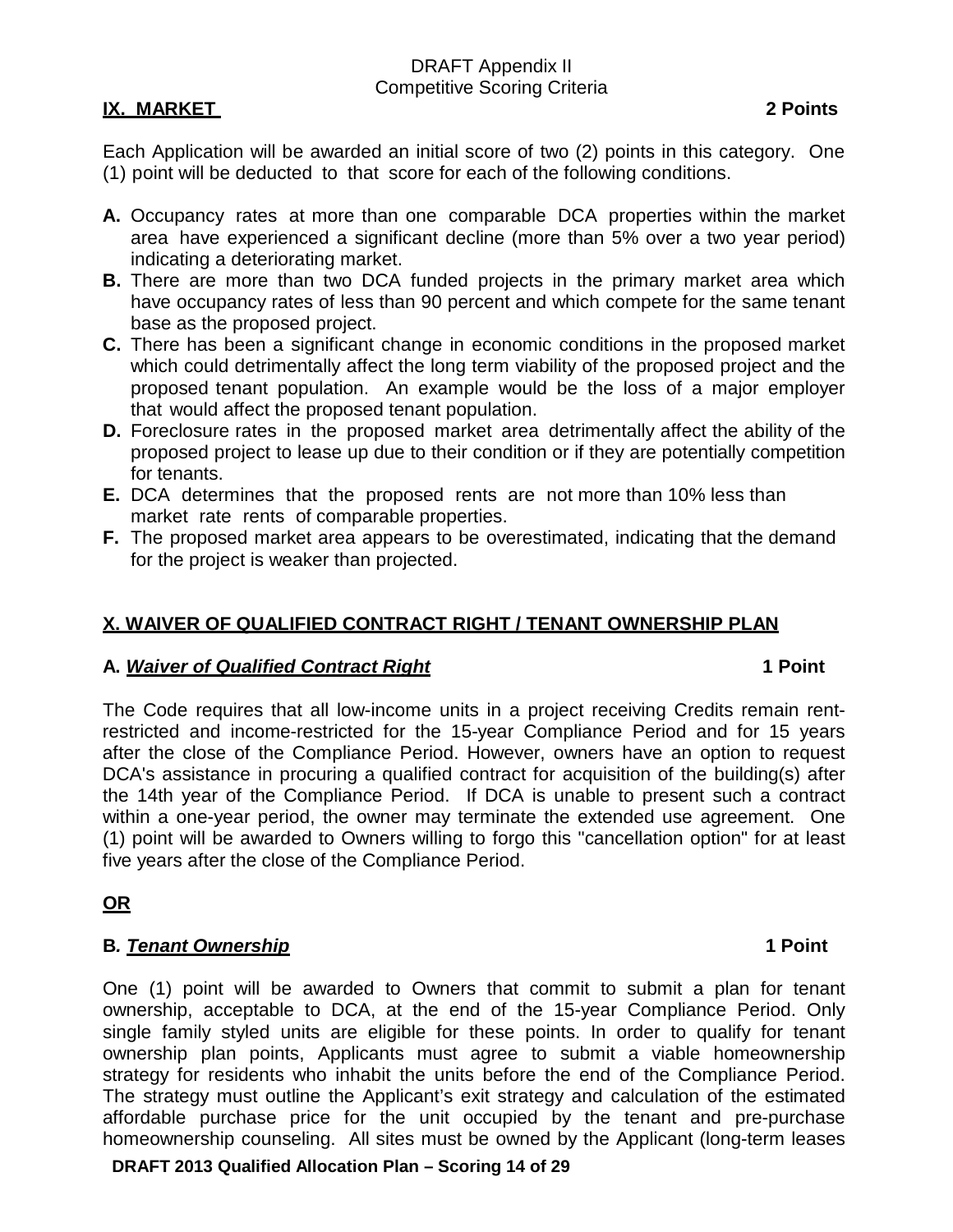## Competitive Scoring Criteria

are unacceptable). Applicant must clearly show how the property will be managed during the compliance period and how the tenant's down payment will be managed.

# *Documentation***:**

• Copy of Strategy meeting requirements.

# **XI. NONPROFIT 3 Points**

DCA will award three (3) points to four (4) applications in which the Project Team includes a qualified Nonprofit which has a successful record of delivering measurable benefits to the communities and individuals which they serve. Only Applicants who apply for and are eligible for the nonprofit set aside are eligible for points in this category.

Applicants for these points will be evaluated and ranked according to how they meet each of the following criteria:

# *A. Successful Development And Ownership Experience In The Tax Credit Program.*

DCA will evaluate the Project Team's tax credit experience according to materials submitted in the Qualifications for Project Participants category in Appendix I. Applications with an ownership entity comprised of a single nonprofit with a record of successful experience will receive preference over Applications comprised of joint ventures with a similar record of successful experience.

*B. Organizational Capacity Of The Nonprofit.* In its evaluation of the nonprofit's organization capacity, DCA will consider the following:

- 1. Technical expertise of the staff in the tax credit program
- 2. Whether a strategic plan leads to program and organizational results that are regularly achieved, tracked, evaluated and reported
- 3. Governance structure demonstrates a knowledgeable, involved Board of Directors that moves the organization forward
- 4. Use of technology, communications strategy, and other resources to increase effectiveness in accomplishing stated mission

*C. Financial Capacity of the Nonprofit.* In its evaluation of the nonprofit's financial capacity, DCA will consider the following:

- 1. Adequate cash reserves protecting the organization against contingencies and risk
- 2. To what extent the organization relies on multiple funding sources to support the core operations of the program

*D. Community Impact*. Nonprofits with a demonstrated record of engaging in activities beyond housing tax credit development that have positively impacted communities will receive preference.

**DRAFT 2013 Qualified Allocation Plan – Scoring 15 of 29** *E. Impact On Proposed Project.* DCA will evaluate Applications according to the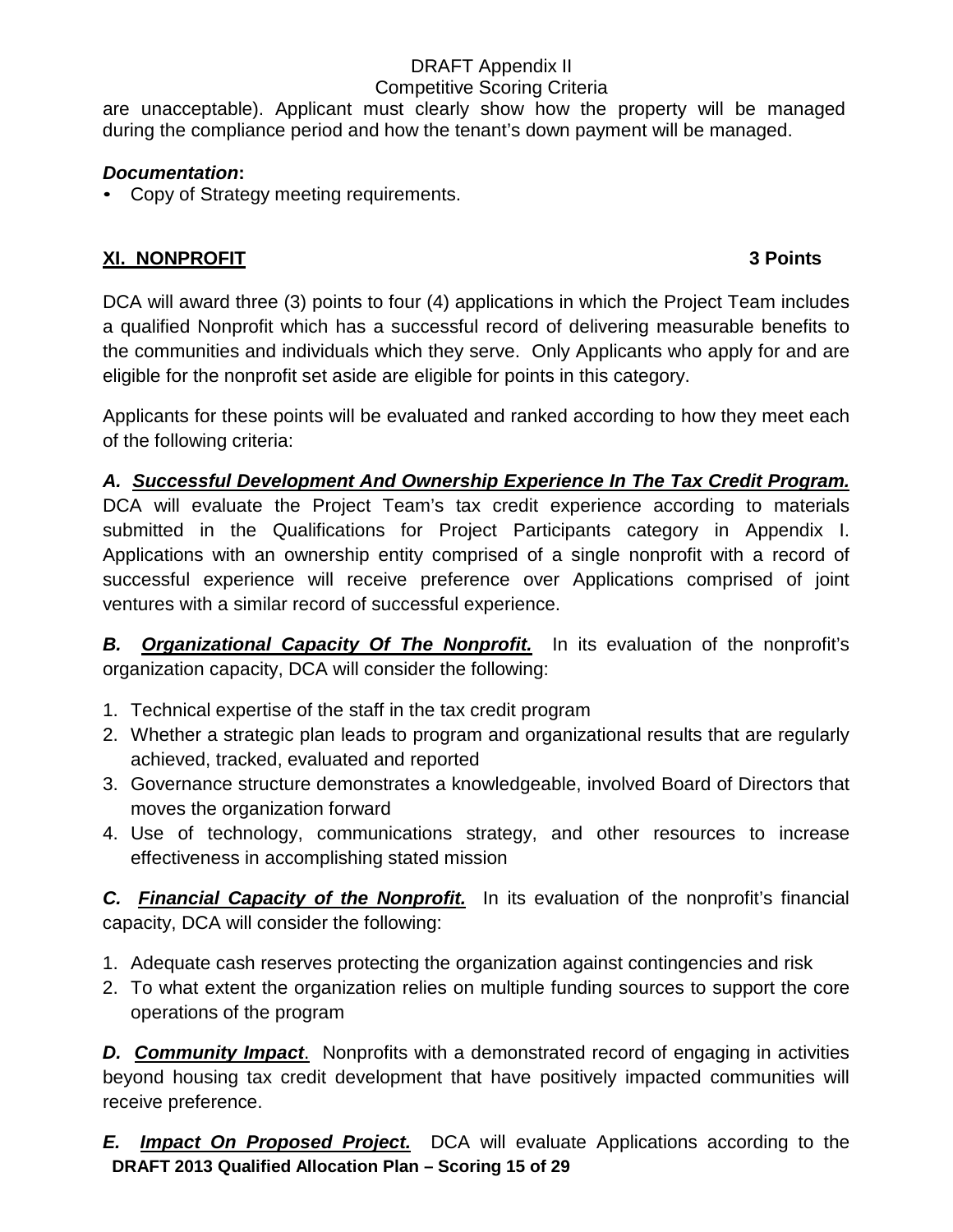### Competitive Scoring Criteria

financial, social, and other positive benefits made possible because of the nonprofit's participation in the proposed project. Examples of positive financial impacts could include the availability of grant funding, property tax exemptions, or rental assistance.

## *Documentation:*

- Completed DCA Nonprofit Assessment Form
- Copy of organization's publicly available federal Form 990
- Most recent annual audit completed by an independent auditor

## **XII. PROJECT LOCATION CHARACTERISTICS 3 Points**

## **A**. *Rural* 3 Points

New construction projects consisting of eighty (80) or fewer total units in a Rural area are eligible for three points. Each Applicant will be limited to claiming Rural points for one project in which they have a direct interest. Failure by the Applicant to designate these points to only one qualified project, or to incorrectly designate these points, will result in no points being awarded.

# *OR*

## **B.** *Georgia Growth Areas* 2 Points

Family projects to be located in an area of high growth are eligible for two (2) points. Senior projects in high growth areas are eligible for one (1) point. In order to be considered a high-growth area, the population percent change of the jurisdiction must be greater than the population percent change of the State for the most recent year that data is available. Applicants must use the most appropriate jurisdiction listed in the U.S. Census Bureau's QuickFacts platform, currently located at [http://quickfacts.census.gov/qfd/index.html.](http://quickfacts.census.gov/qfd/index.html)

Data updates to QuickFacts after the Application deadline date will not be considered in DCA's evaluation for these points if the Applicant demonstrates eligibility for these points at the Application date.

## **Documentation:**

• Copy of the comparison of jurisdiction to state data from the QuickFacts website.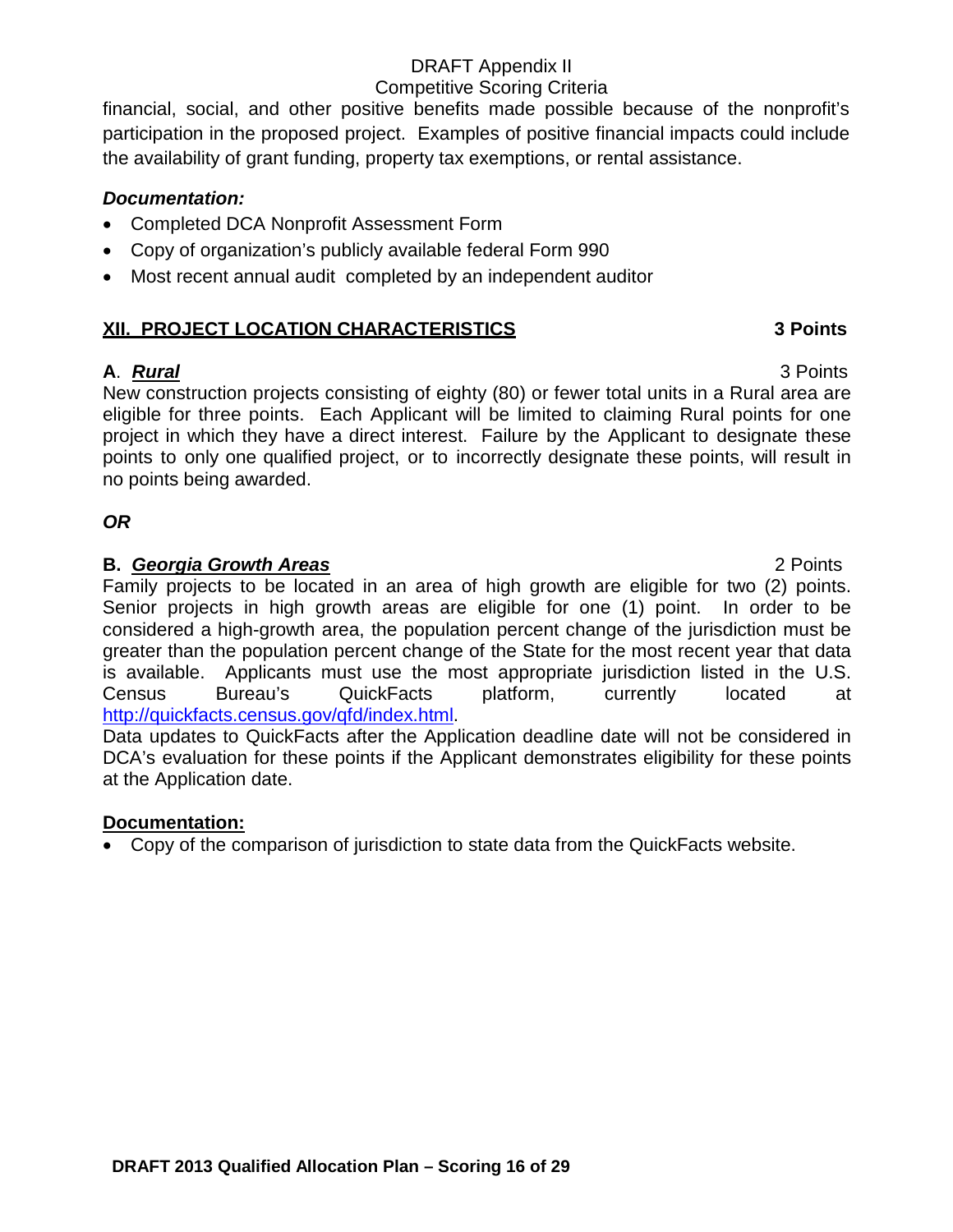#### Competitive Scoring Criteria

### **XIII. DCA COMMUNITY INITIATIVES 1 Point**

One (1) point will be awarded for projects that have a letter from an eligible DCA Georgia Initiative for Community Housing (GICH) community or DCA Community of Opportunity which clearly:

- **A.** Identifies the project as located within their political jurisdiction,
- **B.** Is indicative of the community's affordable housing goals,
- **C.** Identifies that the project meets one of the objectives of the Community, and
- **D.** Is executed by the official representative of the Community.

GICH communities in the Freshman Year of the program at the time of application are not eligible for this point category. Each community may issue only one (1) letter for one project in this year's competitive round. If more than one letter is issued, no project in that community shall be awarded any points.

## *Documentation***:**

Letter executed by Official Representative

For Scattered Site Projects, the above documentation is required from each local government for each non-contiguous site.

## **XIV. LEVERAGING OF RESOURCES Maximum 7 Points**

To be eligible for points under section A or B below, the following criteria must be met:

- 1. Funding or assistance provided above must be binding and unconditional except as set forth in this section.
- 2. Resources must be utilized if the project is selected for funding by DCA.
- 3. Only loans that are for both construction and permanent financing phases will be considered for points in this section.
- 4. Loans must be for a minimum period of ten years and reflect interest rates at or below AFR.
- 5. Commitment or award documentation must meet the terms and conditions as applicable specified in Appendix I, Threshold Criteria, Section I. (I) (Permanent financing, limited partnership equity, deferred developer fee and other financing Commitment).

# **A.** *Grants/Loans* **Maximum 4 Points**

- *1. Qualifying Sources*. New loans or new grants from the following sources that will provide new capital funding will qualify for points under this category:
	- a) Community Development Block Grant (CDBG) program funds
	- b) Federal Home Loan Bank Affordable Housing Program (AHP)
	- c) HOME funds
	- d) NSP
	- e) Beltline Grant
	- f) Housing Opportunity Bonds

**DRAFT 2013 Qualified Allocation Plan – Scoring 17 of 29**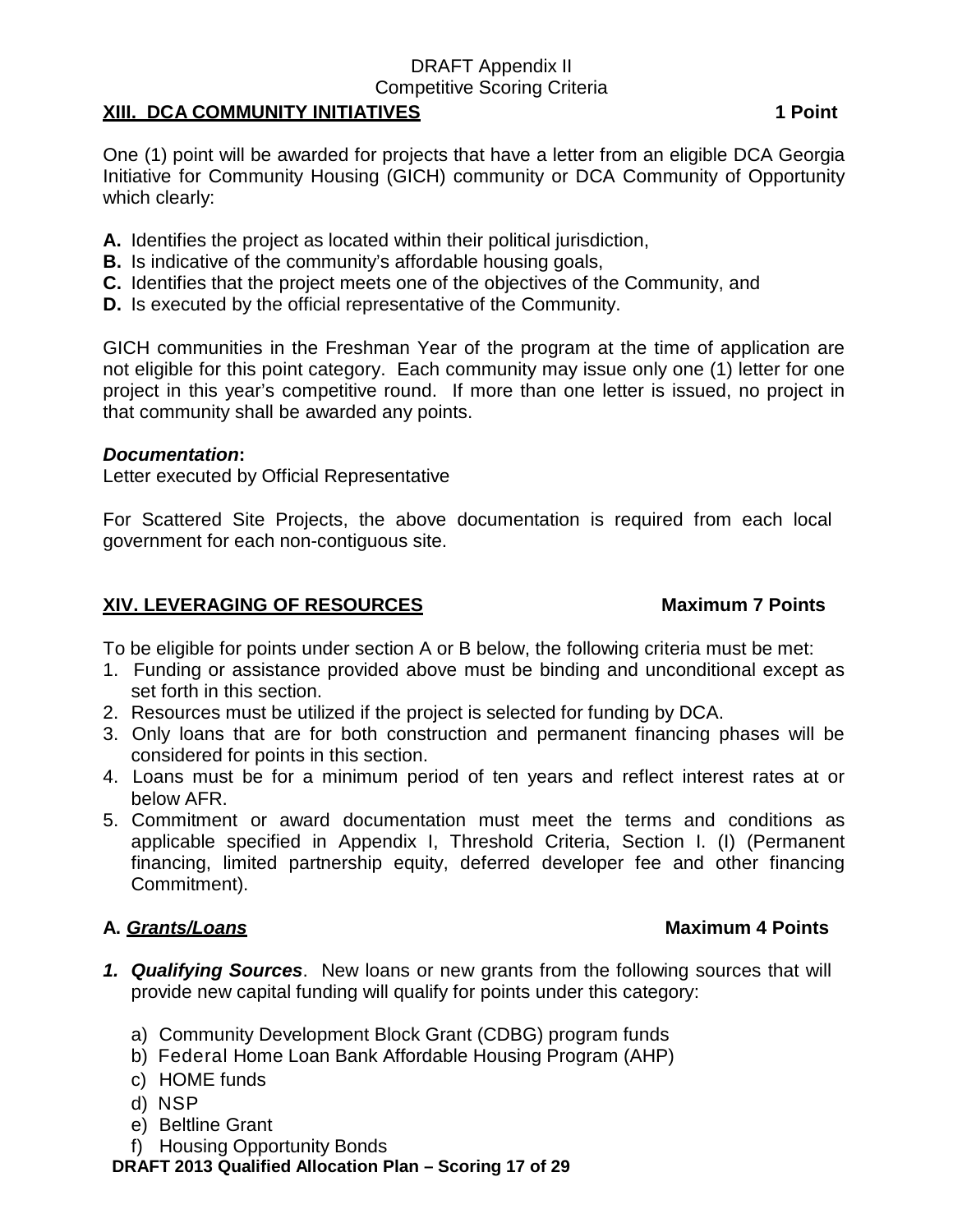- g) HUD 202 or 811 program funds
- h) Historic tax credit proceeds
- i) Replacement Housing Funds

*2. Point Scale*. New loans and/or new grants will qualify for points according to the following scale:

| Loan/grant amount at least 15% of Total Development Cost (TDC) | 4 Points |
|----------------------------------------------------------------|----------|
| Loan/grant amount at least 10% but less than 15% of TDC        | 3 Points |
| Loan/grant amount at least 5% but less than 10% of TDC         | 2 Points |
| Loan/grant amount at least 2% but less than 5% of TDC          | 1 Point  |

#### *Documentation***:**

Commitment letter for such new loan and/or grant

#### **B.** *Local Government/Nonprofit Contribution* **1 Point**

One (1) point will be awarded for projects receiving long-term (no less than 45-year) ground leases from a local public housing authority, local government or a charitable nonprofit organization for nominal consideration and no other land costs

### *Documentation***:**

A copy of the ground-lease agreement

## *C. Off Site Improvement, Amenity and Facility Investment* **2 Points**

An applicant may earn points if an unrelated third party (foundation, trust, and/or government) investment of resources is provided that will result in off-site infrastructure improvements adjacent to the project site, and/or the development of parks, green space and shared amenities, recreational facilities and improvements adjacent to the proposed project site that will serve the tenant base for the subject project. Points will be awarded according to the following scale:

| Investment amount at least 10% of TDC                  | 2 Points |
|--------------------------------------------------------|----------|
| Investment amount at least 5% but less than 10% of TDC | 1 Point  |

The proposed improvements, amenities and/or facilities must be completed prior to the proposed placed in service date for the project. The development cost and source of funding associated with the development of the improvements, amenities and/or facilities must be mutually exclusive of the development cost and sources of funding for the subject property. The cost for the improvement must be paid for in full by the unrelated third party. Examples of third party improvement, amenity, and facility investment of resources include, but are not limited to, the following:

- 1. Construction of off-site or on-site access road which is required for access to the property,
- 2. Development of parks, green space or walking trails on a master plan development site,
- 3. Development of YMCA, youth center, senior center, and/or

**DRAFT 2013 Qualified Allocation Plan – Scoring 18 of 29**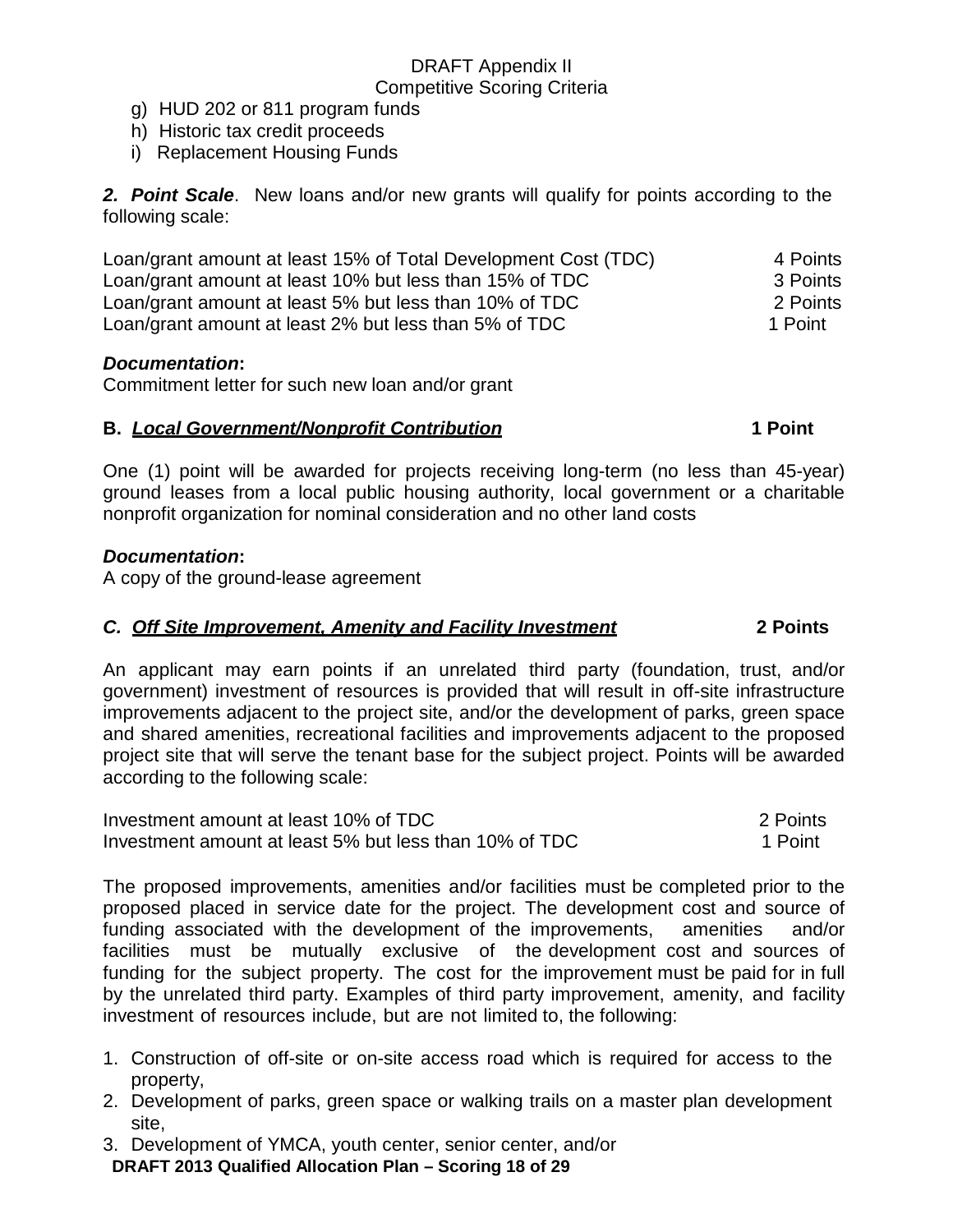#### Competitive Scoring Criteria

4. Construction of sidewalks or streetscape adjacent to the property.

\*Third party investments that are community wide in scope, part of the community local action plan or that will be developed regardless of the development of the proposed project will not be eligible for points in this section. Additionally, improvements that were completed prior to application submission are not eligible for points in this section.

#### *Documentation***:**

- a) Commitment of funds
- b) Detailed source of funds
- c) Amount of investment
- d) Timeline for completion
- e) Description and location of improvements on site map, and
- f) Narrative that includes benefit specific to the tenant base
- g) A copy of the Georgia DNR-HPD and NPS approved Part 1, Part 2 and the Georgiaapproved Part A (if applicable) (in support of historic tax credits only)

## **XV. SUPERIOR PROJECT CONCEPT AND DESIGN Maximum 6 Points**

### **A.** *Superior Project Concept*.

DCA may, but is not required to, elect to give one submitted Application six (6) points if it determines that the project represents a superior project concept that has "community changing" effect on the neighborhood, represents an innovative concept or design, or will meet an overriding DCA policy objective not generally addressed in tax credit projects. Examples could include a project proposed to meet a unique and urgent need in a community, or a project that has shown substantial community support and involvement. Financing sources alone are not sufficient to be considered for superior project concept.

Applicants should include a narrative (maximum 2 pages), along with supporting documentation, which demonstrates how the development will achieve these goals, citing as many of the above attributes as possible to be favorably considered for these points. If part of a comprehensive strategy, there should be a commitment of sufficient resources to substantiate that the strategy has a reasonable chance of implementation.

Efforts that show coordination with other state and local funding sources for economic and community development are encouraged in this initiative.

## *OR*

#### **B.** *Community-Driven Housing Strategies*

In addition DCA may, but is not required to, elect to give one submitted Application three (3) points for a proposed project that is part of a Local Government's holistic "place based" strategic initiative for improving a neighborhood. The project concept must clearly show the following: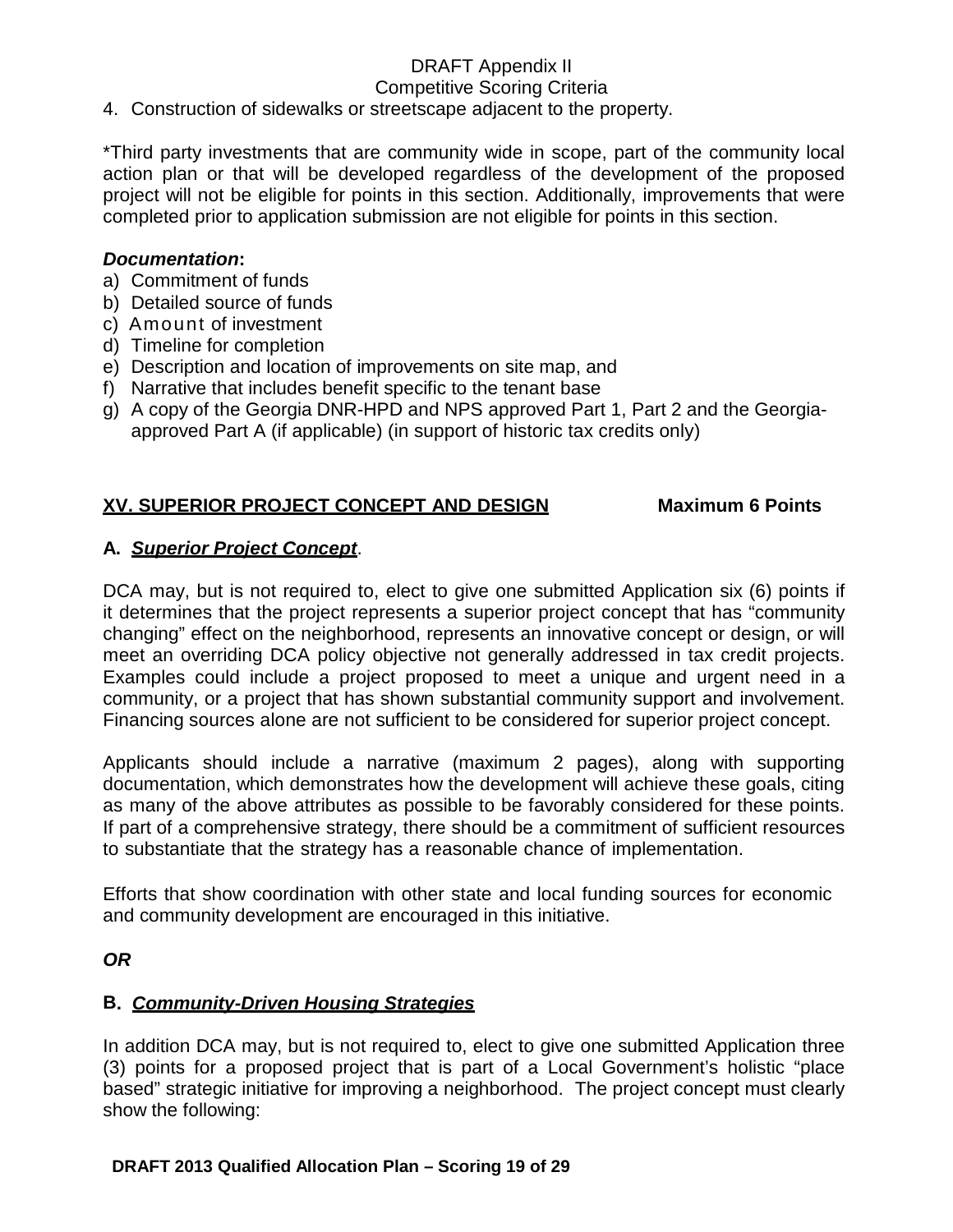- 1. Local Government formulated the overall strategy with the input of community members, and helped formulate the proposed project concept.
- 2. Local Government was actively engaged in the selection of the Project Team.
- 3. Local Government engagement and contribution towards improvement of the high priority area.
- 4. Incorporation of planning objectives set out in Transit Oriented Developments, Sustainable Communities or Livable Centers Initiative.
- 5. Designation as a high priority by the local government

DCA will require local government officials to meet with DCA staff prior to submission of the Application to determine whether the proposed project may be eligible for these points.

## **XVI. BONUS POINTS 5 Points**

### **A.** *Integrated Supportive Housing* **3 Points**

Three (3) points will be awarded to an application that agrees to accept rental assistance from a state (e.g. Georgia Rental Assistance Program), federal (e.g. HUD Section 811 project-based rental assistance) or other approved entity for up to 15% of the units for the purpose of providing integrated housing opportunities to individuals with mental illness, as defined in the Settlement Agreement between the State of Georgia and the Department of Justice (#1:10-CV-249-CAP).

Applicants that agree to this provision are not required to provide project based rental assistance, reduce rents or provide onsite supportive services or a service coordinator. They will also not be required to displace existing residents. No participant will be required to violate the terms of any statute, program requirement, regulation which is in place at any of their developments.

#### **B***. Historic Preservation* **2 Points**

**1.** *Two (2) points* will be awarded if the proposed development is an adaptive reuse of a certified historic structure (either listed individually on the National Register, or as a contributing structure in a National Register Historic District), or is deemed via a Georgia DNR-HPD approved NPS Part 1- Evaluation of Significance to have a preliminary determination of listing on the National Register.

Adaptive reuse is defined as the change in use of a building. For purposes of this scoring section, the building or buildings being adaptively reused must constitute at least 50% of the residential units Slabs, sheds, gazebos, trailers/mobile homes, pavilions, pump houses, barns, garages and single-family homes are not eligible for these points.

#### *Documentation:*

• Documentation on the previous use of the building.

#### **DRAFT 2013 Qualified Allocation Plan – Scoring 20 of 29**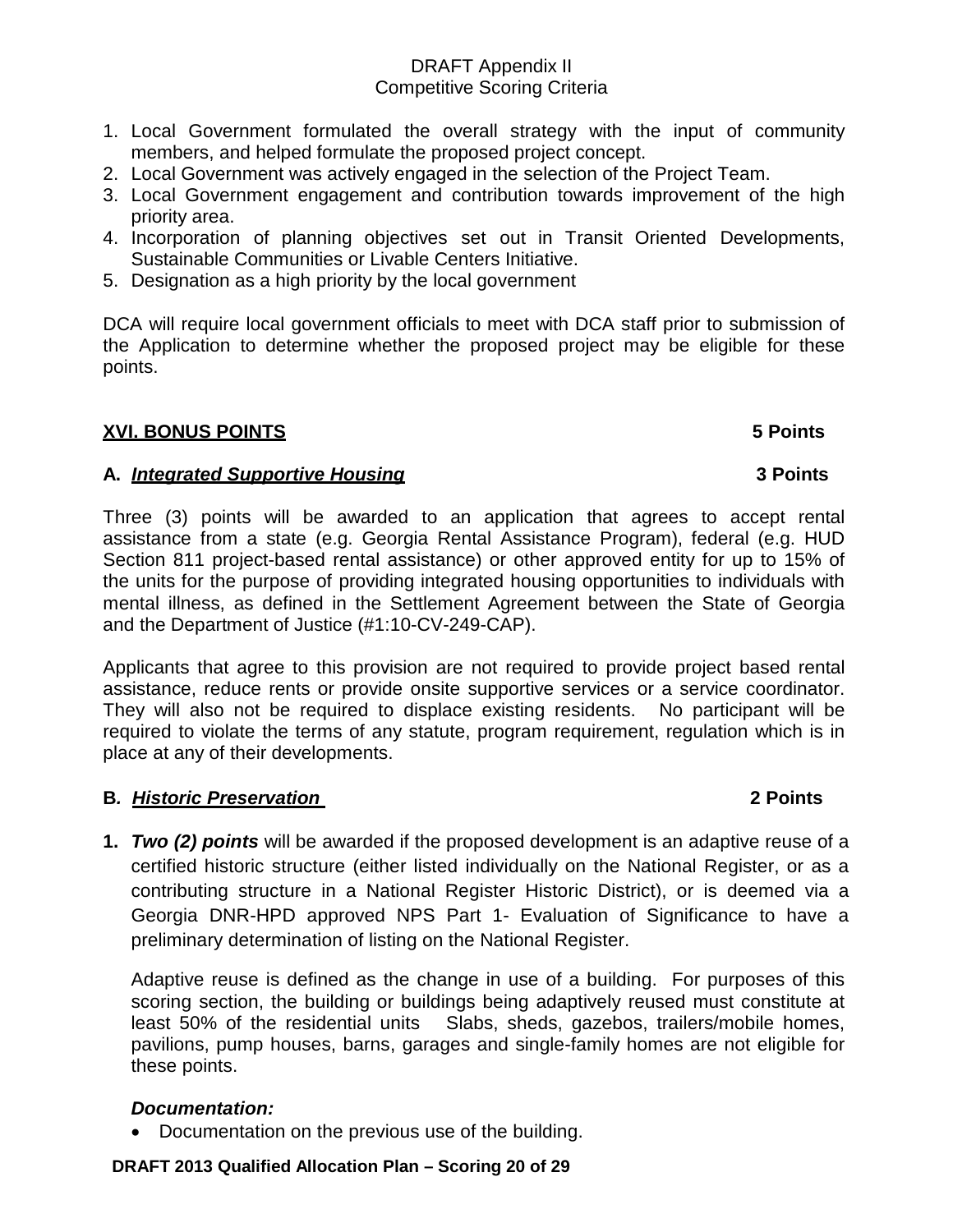#### Competitive Scoring Criteria

- Documentation of whether or not the building is occupied.
- Narrative of how building will be reused.
- Copy of Georgia DNR-HPD and NPS approved Part 1 Evaluation of Significance.

**OR**

**2.** *Two (2) points* will be awarded if property is a certified historic structure (either listed individually on the National Register, or as a contributing structure in a National Register Historic District), or is deemed via a Georgia DNR-HPD approved NPS Part 1- Evaluation of Significance to have a preliminary determination of listing on the National Register.

## *Documentation***:**

Copy of Georgia DNR-HPD and NPS approved Part 1 - Evaluation of Significance.

(DCA encourages Applicants to see [http://hpd.dnr.state.ga.us](http://hpd.dnr.state.ga.us/) for further guidance on the requirements and associated timeframes for the development of projects with historic tax credits. DCA also encourages Applicants to seek the advice of a qualified attorney and/or tax professional before proceeding with any project of this nature.)

## **XVII. COMPLIANCE / PERFORMANCE 10 Points**

Each project team for a proposed project will receive a compliance history score under this section for inclusion in their DCA Final Score. For purposes of this section, project team will be defined as the General Partner entity, the Development entity and each principal of these entities. Point deductions will be made for project teams and their members that were principals in non performing projects. Project Team members that seem to be qualified based on previous tax credit experience may be required to consider poor compliance performance as a condition of participation.

Managers must also submit the required documentation (see below). Property Managers will receive a Pass/Fail notification and will not receive a numeric score.

Please note: For purposes of scoring in this section, in addition to Low Income Housing Tax Credit and HOME, DCA will also evaluate the noncompliance of all TCAP, Exchange/Sec. 1602 and NSP projects of the Project Team members according to the criteria in this section.

## **A.** *Overview of Scoring*

Each proposed project will start with compliance history score of ten (10) Compliance Points. Deductions shall be made from that base Compliance Score for each instance of non compliance which exists for any of the defined project team.

Non compliance shall be deemed to be noncompliance which is reportable on Form 8823 and which was not cured within the 45 day cure period or within any 6 month state approved extension.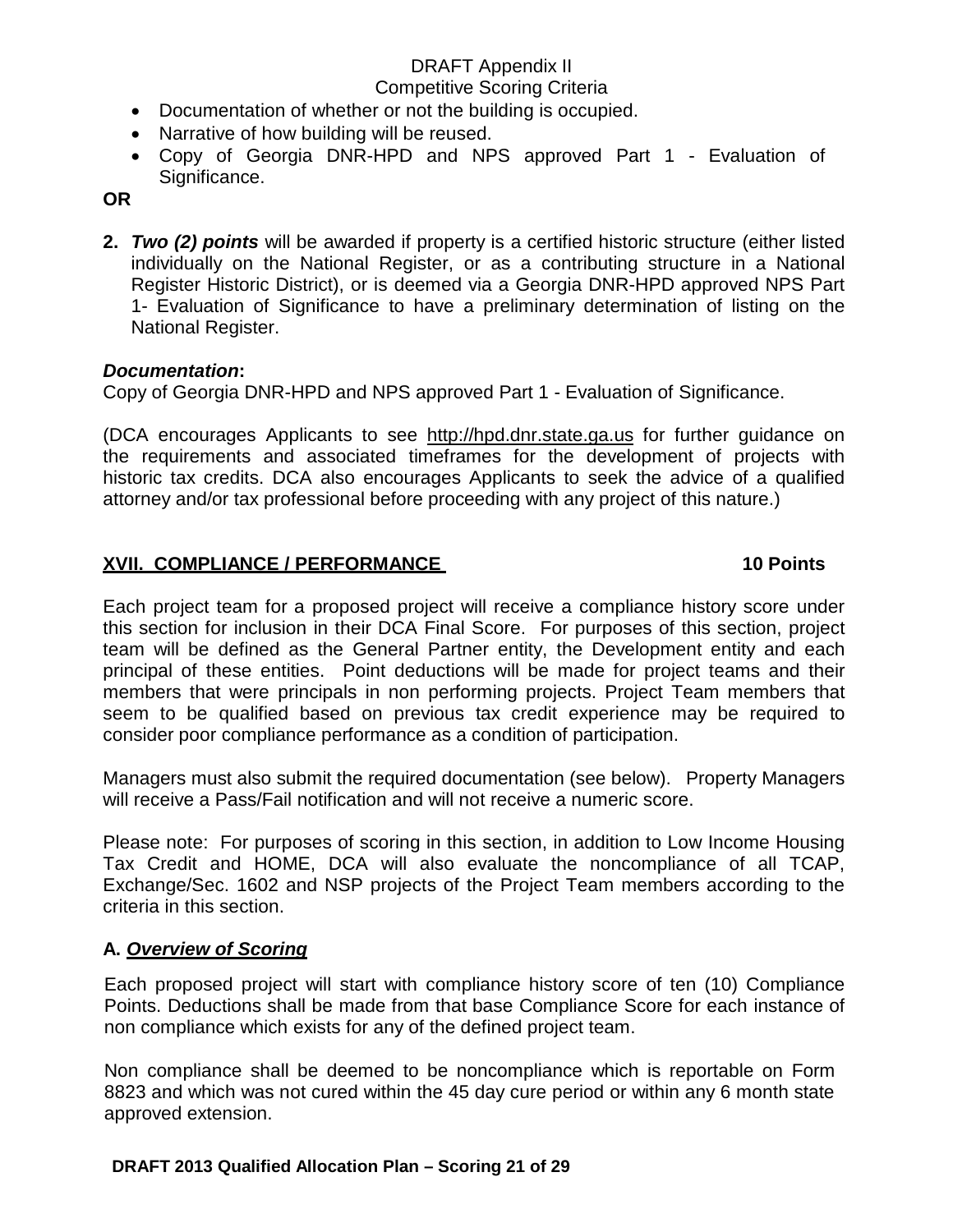## *1. Funding Programs*

The following funding programs will be reviewed for purposes of calculating the score in this section:

- a) Low Income Housing Tax Credits (LIHTC)
- b) HOME
- c) FDIC/Affordable Housing Disposition Program
- d Housing Trust Fund
- e) Department of Agriculture reviews of LIHTC properties
- f) TCAP, Exchange/Sec. 1602 and NSP

Only projects that have these sources of funding should be included on the Compliance History Summary.

## *2. Required Documentation*

All Owner/Developer entities as well as principals of each entity and proposed Property Management Companies must submit a DCA Compliance History Form for each project.

All Owners/Developer entities as well as principals must also submit a DCA Compliance Certification from each state financing agency from which the Owner/Developer entity or principals have received Low Income Housing Tax Credits or HOME funding.

## *3. Relevant Time Period*

All funding program reviews/audits from 2008, 2009, 2010, 2011, 2012 through May 1, 2013 will be considered for point deductions in the following areas:

- a) Program Administrative Non-compliance
- b) HOME Program Administrative Non-compliance
- c) DCA Program Administrative Non-compliance
- d) LIHTC Non-compliance issues that were reported on IRS Form 8823 as uncured
- e) Major Property Condition Violations
- f) Pattern of minor property condition violations
- g) Failure of Project
- h) Occupancy level of a project below 87%

In addition, all instances of major project failure/General Partner failures that occurred on or after January 1, 2005 will be considered for point deductions.

If a principal has left a company, for three years following the date the principal legally left the company, the compliance history of that company must be submitted on the Compliance History Form and the compliance status of that company's portfolio will be considered for points deductions and for point additions.

## *4. Calculation of Point Deductions*

## **a) Point Deductions for Significant Program Administrative Non-compliance**

**DRAFT 2013 Qualified Allocation Plan – Scoring 22 of 29 Low Income Housing Tax Credits/HOME**: One (1) point will be deducted for each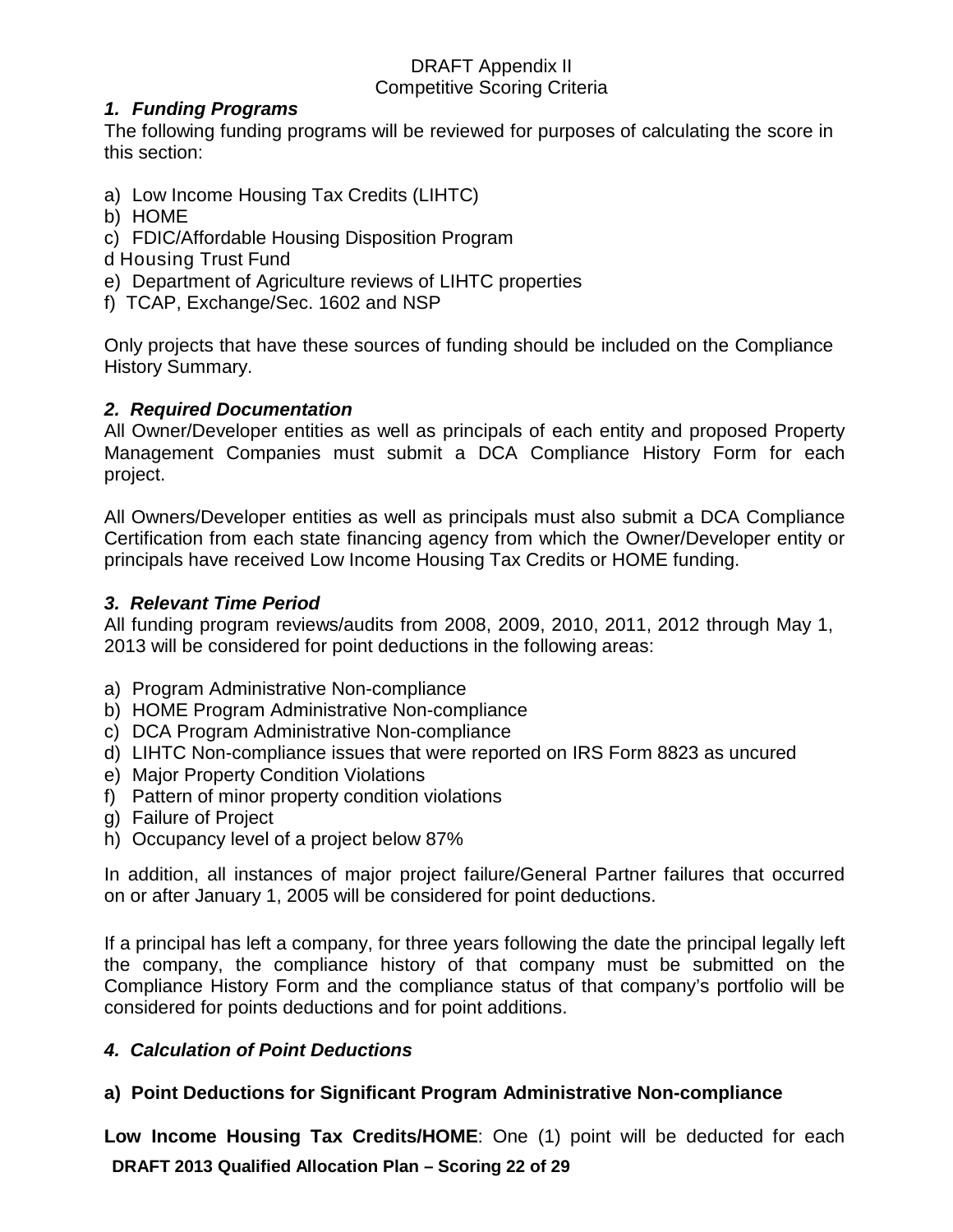### Competitive Scoring Criteria

project that is determined to be significantly non compliant with HOME or Tax Credit Program administrative requirements.

For purposes of this section, non-compliance will include:

- Household Income Above Income Limit upon Initial Occupancy
- Owner failed to Provide Annual Certifications or Provided Incomplete or Inaccurate
- Certification,
- Project failed to meet Minimum set aside,
- Gross rents exceed Tax Credit Limits,
- Project not available to the General Public
- Failure to maintain high and low HOME rents,
- Failure to adjust Over Income HOME tenant's rent at recertification
- Failure to Comply with Federal Relocation Requirements,
- Failure to Comply with Davis Bacon
- Failure to Comply with Section 3
- Failure to complete certification for Sustainable Buildings or Communities prior to issuance of 8609s from a previous round

# **b) DCA Program Administrative Non-Compliance**:

One (1) point will be deducted for each instance of significant DCA Program Administration non-Compliance. For purposes of this section, non compliance will include:

- Failure to submit completed cost certification for a tax credit project within 6 months of the required due date. (All cost certifications for Bond Projects in which the bonds closed in 2009 or earlier are now more than six months overdue.)
- Failure to pay DCA Compliance monitoring fees for a project. Fees paid by April 1,
- 2013 will not be considered non compliance.
- Failure to respond to DCA requests for Monitoring Reviews.
- Failure to convert a DCA HOME loan within 12 months of the required conversion date.
- Repeated failure to comply with administrative requirements such as notifying DCA in writing at least 30 days prior to any change of ownership or management
- Failure to provide or maintain DCA required amenities,
- Failure to provide or maintain DCA required support services, and
- Failure to comply with representations made in application.
- Applications which have an owner or developer that has a property or properties determined to be out of compliance with DCA web-based MITAS Property Management system requirements beginning January 1, 2013 going forward will receive a one (1) point deduction for each noncompliant property.
- Applications which have an Owner or Developer that has a property or properties that has not complied with the required submission of tax credit or HOME Annual Owner Certification by March 15, 2013 will receive a one (1) point deduction for each noncompliant property.
- **c) Failure to Maintain Property in accordance with Tax Credit, HOME, FDIC or DCA requirements.**

**DRAFT 2013 Qualified Allocation Plan – Scoring 23 of 29**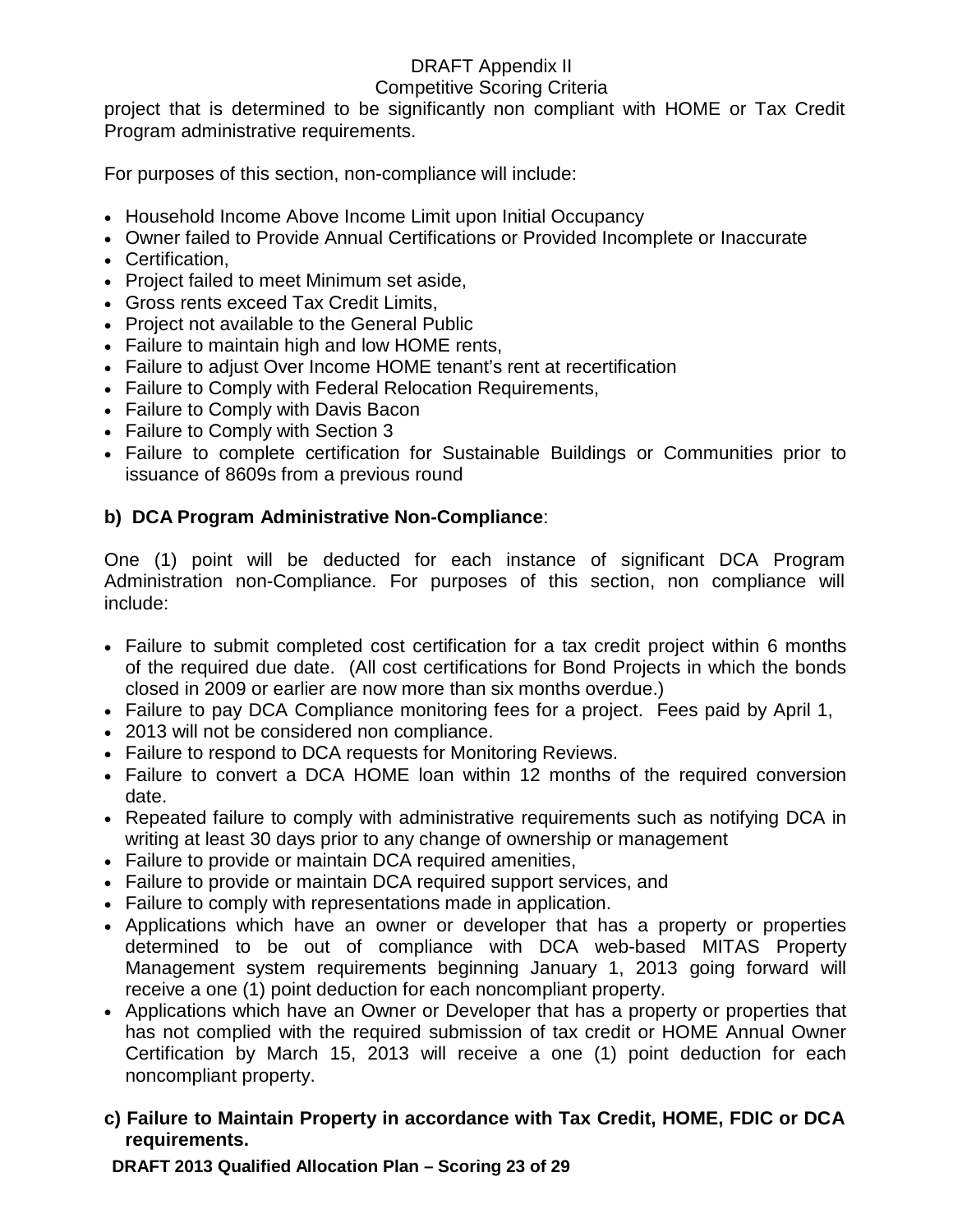Up to two (2) Points will be deducted for each instance of a failure to maintain property. Projects which have the following uncured conditions at any property as of April 1, 2013 shall have points deducted:

| • Level 1 and 2 Violations of UPCS as set forth in 8823 Guide | 1 Point  |
|---------------------------------------------------------------|----------|
| • Level 3 and 4 Violations of UPCS as set forth in 8823 Guide | 2 Points |
| • Health and Safety Issues                                    | 2 Points |
| • Other code Issues                                           | 1 Point  |
|                                                               |          |

## **d) Significant Physical Issues 5 Points**

Projects which are identified as having significant physical issues shall receive a point deduction of 5 points. Significant physical issues shall include but not limited to the following:

- **·** 2% of units are "down" at a property. (Properties that have experienced a fire may petition for a waiver of this point deduction if the units have been down less than thirty days).
- **·** Loss of utilities due to the nonpayment of utility bills more than once in a year
- **·** Mold issues or water infiltration into units
- **·** Failure of any major system such as heating or air conditioning
- **·** Pattern of health and safety issues

# **e) Major Project / General Partner Failure**

Five (5) points will be deducted for each instance of Major Project/General Partner Failure. Examples of Major Project/General Partner failure includes, but is not limited to the following:

- **·** Foreclosure of a project loan, including but not limited to a HOME loan, or State Housing Trust Fund Loan
- **·** Foreclosure or default on bonds at a property that has DCA Tax Credit or HOME funding
- **·** Failure to meet placed in service date which results in the recapture of credits
- **·** Project Bankruptcy
- **·** Failure to file a LURC for a Tax Credit Project within time prescribed by Section 42(h)(6)(j)
- **·** Project is no longer in Compliance nor participating in Program
- **·** Submission of fraudulent documents to DCA
- **·** Debarred or suspended from participation in similar Federal or State programs in last six years
- **·** Fair Housing Act violations
- **·** General Partners/Developers, principals, or managing members who from January 1, 2002 through April 1, 2013 have been removed, debarred, or asked to voluntarily withdraw from a LIHTC partnership.
- **·** Project closing.

DCA may waive this deduction if it determines (prior to Application submittal) that the

**DRAFT 2013 Qualified Allocation Plan – Scoring 24 of 29**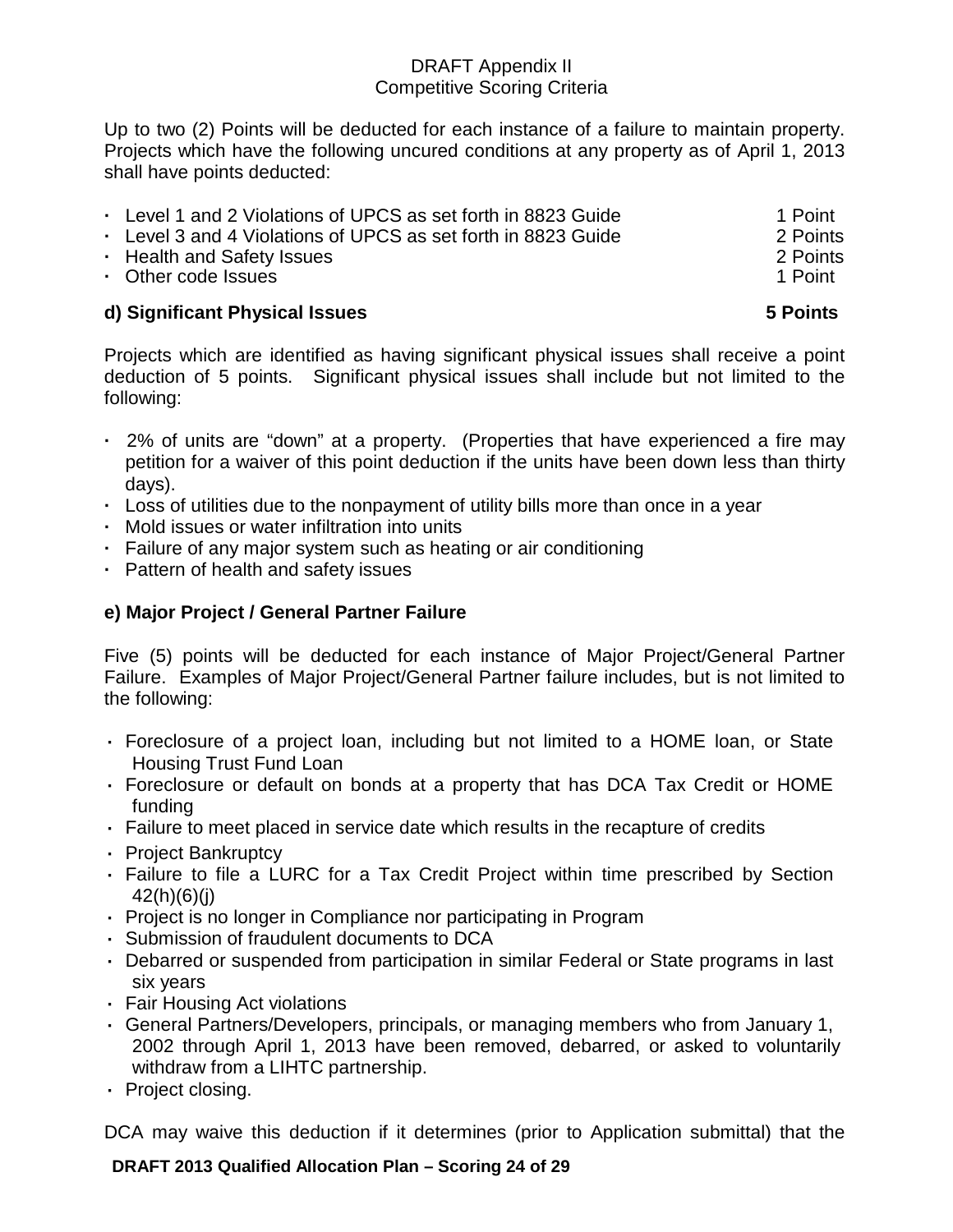#### Competitive Scoring Criteria

withdrawal or removal was for reasons beyond the control of the General Partner/Developer.

Applicants that have demonstrated a documented good-faith effort to avoid project failure may petition DCA for a waiver to these point deductions. Applicants that have one or more instances of major project failure may be deemed ineligible to participate pursuant to DCA Threshold requirement..

### **5.** *Calculation of Point Additions*

The following points may be added to the Owner/General Partner Compliance Score if the score after deductions is less than ten (10) points:

a) *One (1)* point will be added if the General Partner can demonstrate that he has successfully owned, managed and operated five (5) Georgia Tax Credit Properties within the required time period and that none of the projects received any point deductions as set forth in the above section.

## **OR**

b) *Two (2)* points will be added if the General Partner can demonstrate that he has successfully owned, managed and operated eight (8) Georgia Tax Credit Properties within the required time period and that none of the projects received any point deductions as set forth in the above section.

## **OR**

c) *Three (3)* points will be added if the General Partner can demonstrate that he has successfully owned, managed and operated ten (10) Georgia Tax Credit Properties within the required time period and that none of the projects received any point deductions as set forth in the above section.

## **B***. Exceptions*

- 1. In the event DCA determines that a Project qualifies for a point deduction for an instance of non-compliance in which the cure was not completed by the DCA cure date, for the 2013 round only, the point will not be deducted if the cure is completed prior to Application Submission. The Applicant must submit sufficient evidence and documentation of the cure in the Application.
- 2. In the event DCA determines that a Project qualifies for a point deduction for Program Administrative Non compliance that cannot be cured such as the placement of a over income tenant in a unit and DCA determines that the noncompliance does not constitute a pattern of non-compliance, the Applicant may submit an explanation to DCA within 14 days of notification outlining the corrective action that has been taken by Management to ensure that the non- compliance will not occur again. DCA, at its discretion, may waive the Point deduction.
- 3. In the event DCA determines that a Project qualifies for a point deduction for Physical issues at the project site, the Applicant may submit evidence that corrective

#### **DRAFT 2013 Qualified Allocation Plan – Scoring 25 of 29**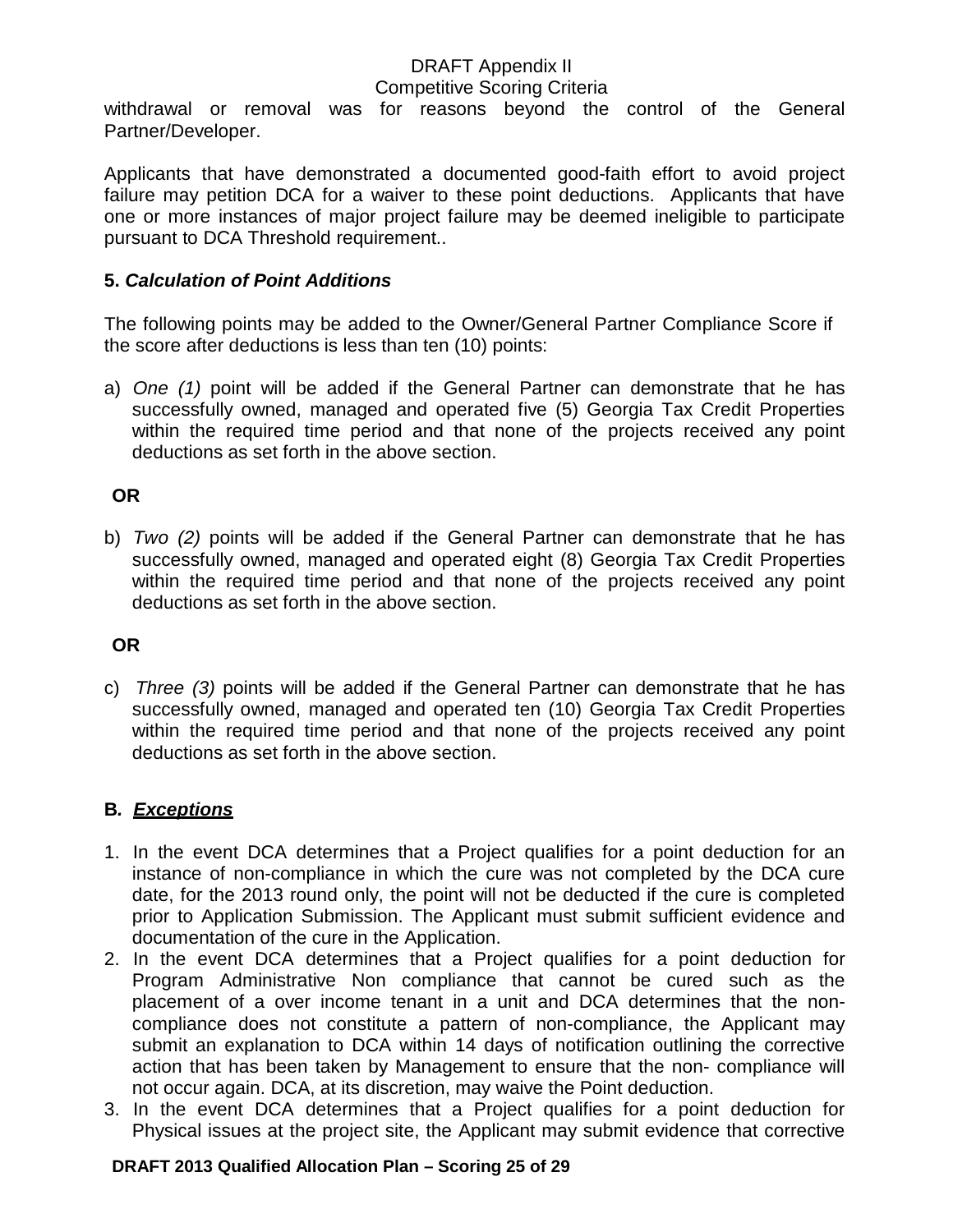#### Competitive Scoring Criteria

action has commenced, the timeline for completion and that sufficient funds have been set aside to pay for the correction within 14 days of notification. DCA, at its discretion, may waive the point deduction.

- 4. Waivers made for exceptions may be withdrawn if the Applicant does not take the proposed corrective action with the approved timeframe.
- 5. Participants who have significant successful tax credit experience outside of Georgia can submit a request that DCA consider that successful experience for point additions. The determination as to what experience will be considered is within the discretion of DCA.

# **XVIII. PRESERVATION PRIORITY POINTS**

To be eligible for points under this category, the project must apply for and be eligible for the Preservation Set aside. To determine selections under the Preservation Set aside, DCA will assign each Preservation application with a Final Aggregate Score based on the Total Score earned under the general scoring criteria plus any Preservation Priority Points earned under the criteria below. Applications not selected for funding under the Preservation set-aside remain eligible to receive an award of credits but are not eligible to receive Preservation Priority Points.

## **A.** *Core Priority*

### *1. DCA HOME Properties* **6 points**

Six (6) points will be awarded to an application proposing to pay the full balance of a DCA HOME loan where the minimum statutory period of affordability has expired.

# *OR*

## *2. Expiring Tax Credit Properties* **4 Points**

Four (4) points will be awarded to an application that proposes to rehabilitate an existing tax credit property which has met or will meet the 15-year Compliance Period prior to the earlier of the date of acquisition by the new development owner or the end of the year of the carryover allocation. (Only properties that originally received an award of 9% credits and continue to be subject to extended use restrictions are eligible for points.)

# *OR*

## *3. HUD Properties* **3 Points**

- a) Projects under development by a local public housing authority using replacement housing factor (RHF) funds or a loan secured by the assets and/or capital funds of the PHA as the primary source of financing.
- b) Projects that have a project-based Section 8 contract but are eligible to opt out of that contract with a one-year notice to tenants. To be eligible to opt out, the Contract must be out of its original term and in a renewal period of 5 years or less.
- c) Existing HUD 236 projects. The Interest Reduction Payment (IRP) must be decoupled from the Section 236 agreement if housing credits are awarded (exceptions permitted on case-by-case basis). The affordability requirements of the Section 236 agreement must also be maintained for the property.

#### **DRAFT 2013 Qualified Allocation Plan – Scoring 26 of 29**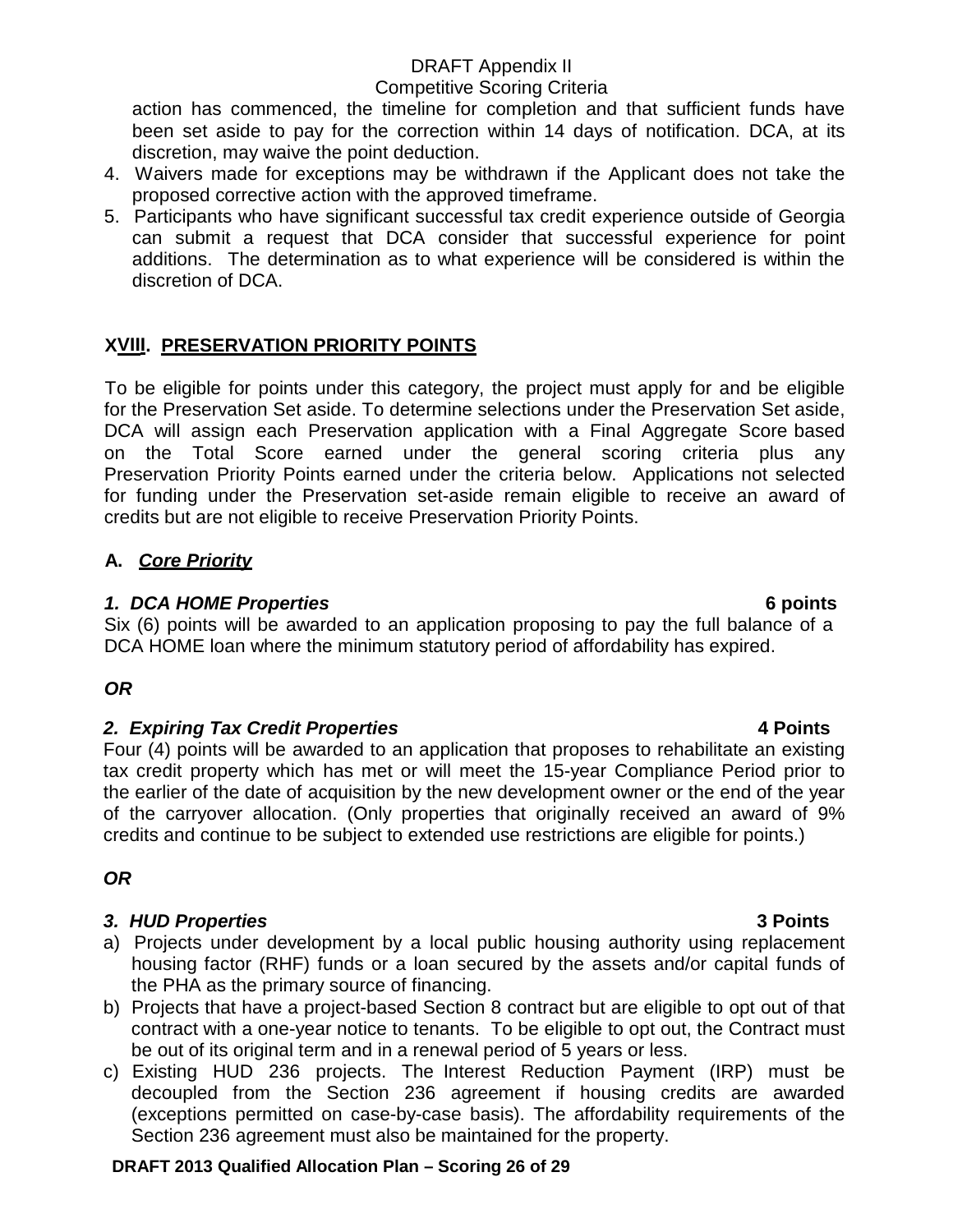## Competitive Scoring Criteria

d) Any other affordable non-public housing project that has existing funding from HUD, is severely deteriorated and has been designated by HUD as a preservation project that is in danger of losing its affordability.

## **B.** *Add-On Priorities*

Applications eligible to claim Core Priority points above may also be eligible to claim the following Add-On points:

## *1. Project-Based Rental Assistance or Subsidies*

a) *Four (4)* points will be awarded to an Application that proposes to preserve an affordable housing property receiving project-based rental assistance or subsidies for 100% of the total residential units that is within three years of any permitted prepayment or subsidy contract expiration with a likely conversion to market rate housing or equivalent loss of low income use restrictions. The property must also have been designated by HUD as a High priority project. HUD may designate no more than two (2) projects as High Priority. HUD may require that applicants seeking this priority designation for a project submit documentation no later than 60 days prior to Application Submission

## **OR**

- b) *Two (2)* points will be awarded to an Application proposing to preserve a project with a commitment of government-awarded rental assistance or subsidies for at least 30% of low-income units for a minimum of five (5) years. This percentage will be calculated based on the total residential units (common space employee units will not be included in the total residential units)**.**
- *2. Not Previously Rehabilitated*. One (1) point will be awarded to an Application that proposes to rehabilitate a project that has not been previously rehabilitated.

## *3. Average Occupancy*

a) *Two (2)* points will be awarded to an application that has a documented average physical occupancy of at least 90% for the 6 months period prior to Application submission (December to May),

## **OR**

b) *One (1)* point will be awarded to an application that a documented average physical occupancy of at least 80% for the 6 months period prior to Application submission (December to May).

## *4. Compliance Period.*

a) Three (3) points will be awarded to an application that proposes to rehabilitate an existing tax credit property with a compliance period that began at least 20 years prior to the application deadline.

## **OR**

b) Two (2) points will be awarded to an application that proposes to rehabilitate an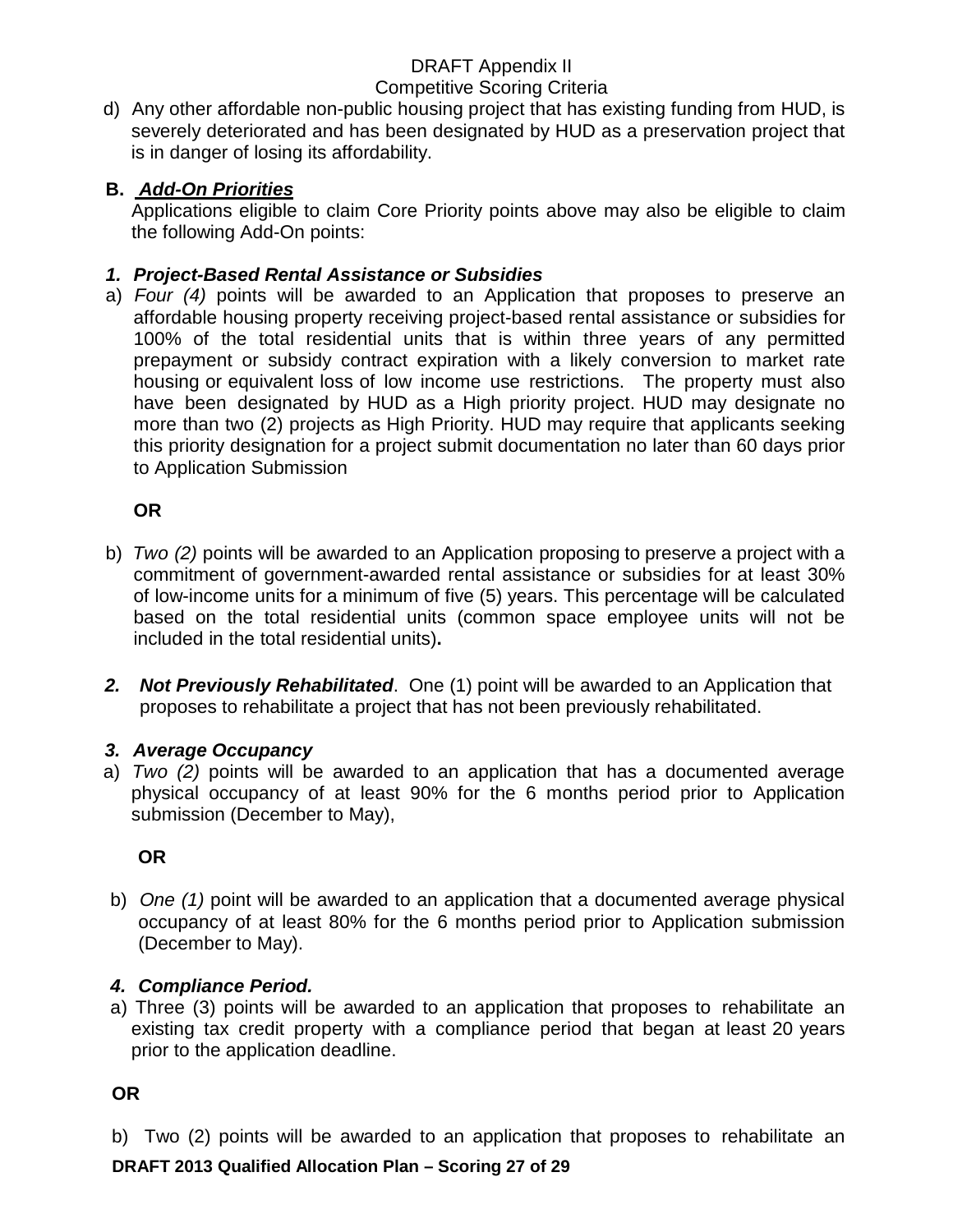#### Competitive Scoring Criteria

existing tax credit property with a compliance period that began at least 18 years prior to the application deadline.

*5. Hard Costs Proportion.* Two (2) points will be awarded to an application where the construction hard costs are at least 45% of the Total Development Costs.

*6. High Performing School Zones*. Three (3) points will be awarded to an Application proposing to preserve a Family property which is located in the attendance zone of a high-performing elementary school. DCA defines a high-performance school as one in which each grade level meets or exceeds the average state achievement level, as defined by the *Georgia Education Scorecard* released by the Governor's Office of Student Achievement. An elementary school attendance zone does not include magnet schools or elementary schools with district-wide possibility of enrollment, unless that district has only one elementary school.

#### **Documentation**:

- Copy of the school's most recent *Georgia Education Scoreboard* results (**<http://www.gaosa.org/>**)
- Documentation showing that property is within the attendance zone of the highperforming school